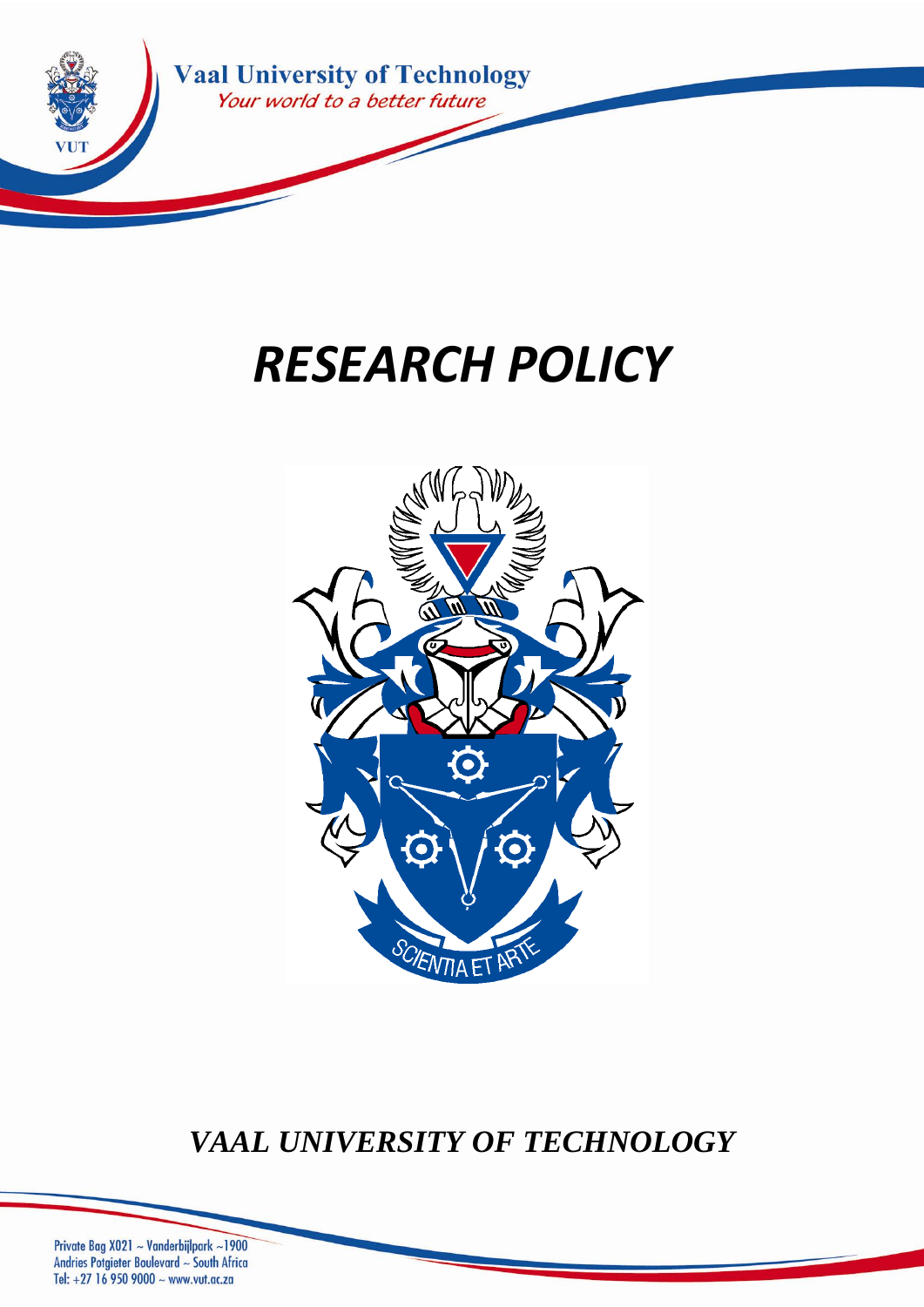Owner: Dean: Research

- 1. Policy approved in 2006
- 2. Revised policy approved by Senate, 3 March 2006
- 3. Appendix C approved by Senate, 17 November 2006

# **INDEX**

| <b>Description</b> |                                  |                                                |   | <b>Page</b>             |   |  |
|--------------------|----------------------------------|------------------------------------------------|---|-------------------------|---|--|
|                    |                                  | VAAL UNIVERSITY OF TECHNOLOGY RESEARCH POLICY  |   |                         | 3 |  |
| 1.                 | <b>GENERAL RESEARCH OVERVIEW</b> |                                                |   | $\overline{\mathbf{3}}$ |   |  |
|                    | 1.1.                             | Introduction                                   |   | $\overline{\mathbf{3}}$ |   |  |
|                    | 1.2.                             | <b>Definition</b>                              |   | $\overline{\mathbf{3}}$ |   |  |
|                    | 1.3.                             | <b>Categories of Research</b>                  |   | $\overline{\mathbf{3}}$ |   |  |
|                    | 1.4.                             | Research at the Vaal University of Technology  |   | 4                       |   |  |
|                    | 1.5.                             | <b>Management of Research</b>                  |   | 4                       |   |  |
|                    | 1.6.                             | <b>Research Output</b>                         |   | 5                       |   |  |
| 2.                 |                                  | <b>RESEARCH OBJECTIVES</b>                     |   | 5                       |   |  |
| 3.                 | <b>RESEARCH POLICY</b>           |                                                |   | 6                       |   |  |
| 4.                 | THE CENTRAL RESEARCH COMMITTEE   |                                                |   | 6                       |   |  |
| 5.                 |                                  | <b>FACULTY/DEPARTMENTAL RESEARCH COMMITTEE</b> | 6 |                         |   |  |
| 6.                 | <b>RESEARCH CULTURE</b>          |                                                |   | $\overline{7}$          |   |  |
| 7.                 | <b>EVALUATION OF RESEARCH</b>    |                                                |   | $\overline{\mathbf{z}}$ |   |  |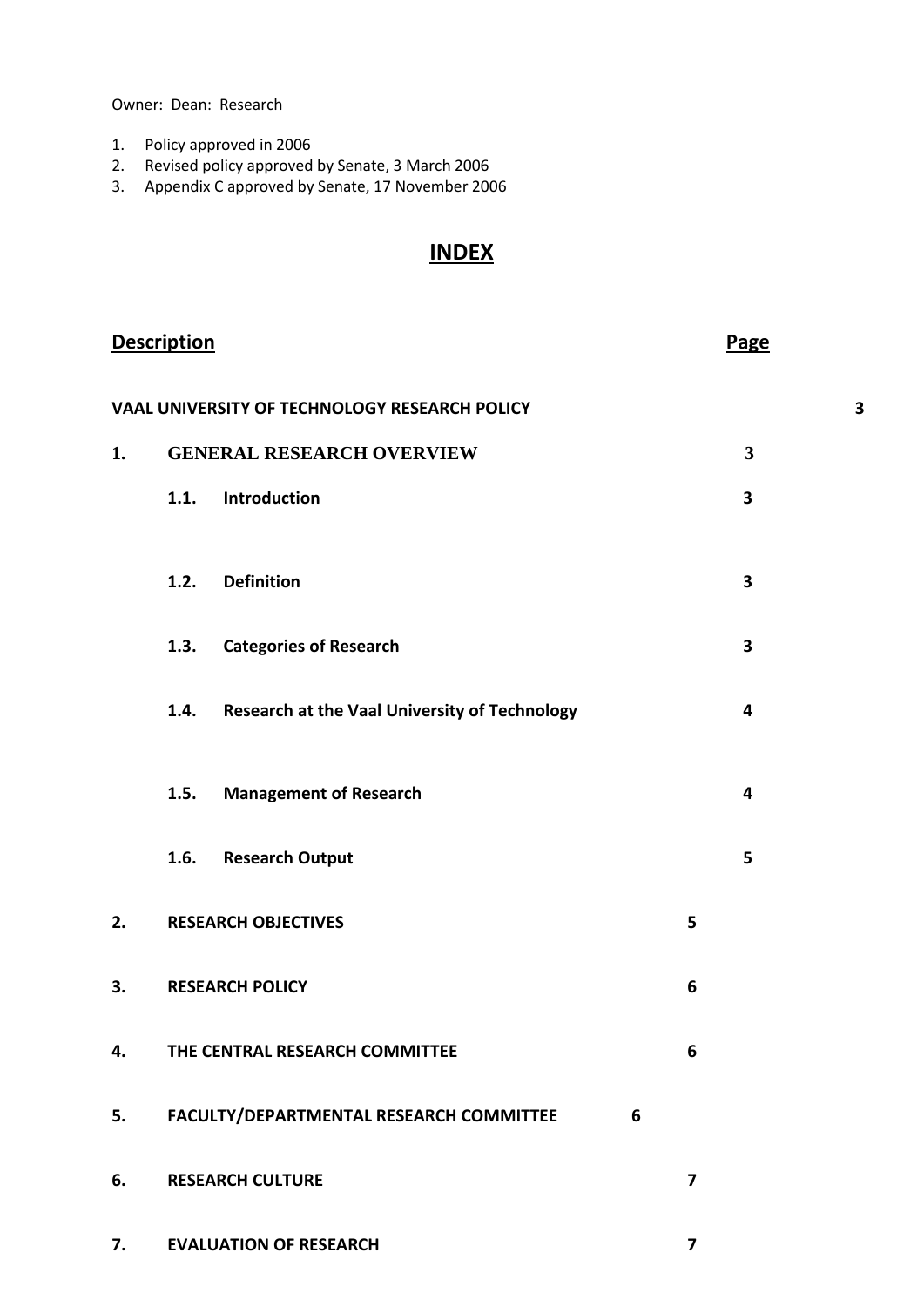| 8. | <b>FUNDING OF RESEARCH</b>     | 8                                                              |    |
|----|--------------------------------|----------------------------------------------------------------|----|
|    | <b>RESEARCH CODE OF ETHICS</b> | 9                                                              |    |
|    |                                | POLICY ON INTELLECTUAL PROPERTY<br>12                          |    |
|    | <b>POST-DOCTORAL FELLOWS</b>   |                                                                | 15 |
|    |                                | Appendix A Faculty/Departmental Research Committee Regulations | 16 |
|    |                                | Appendix B Central Research Committee Regulations              | 17 |

*Appendix C Research Equipment Policy on audits and communal use* **19**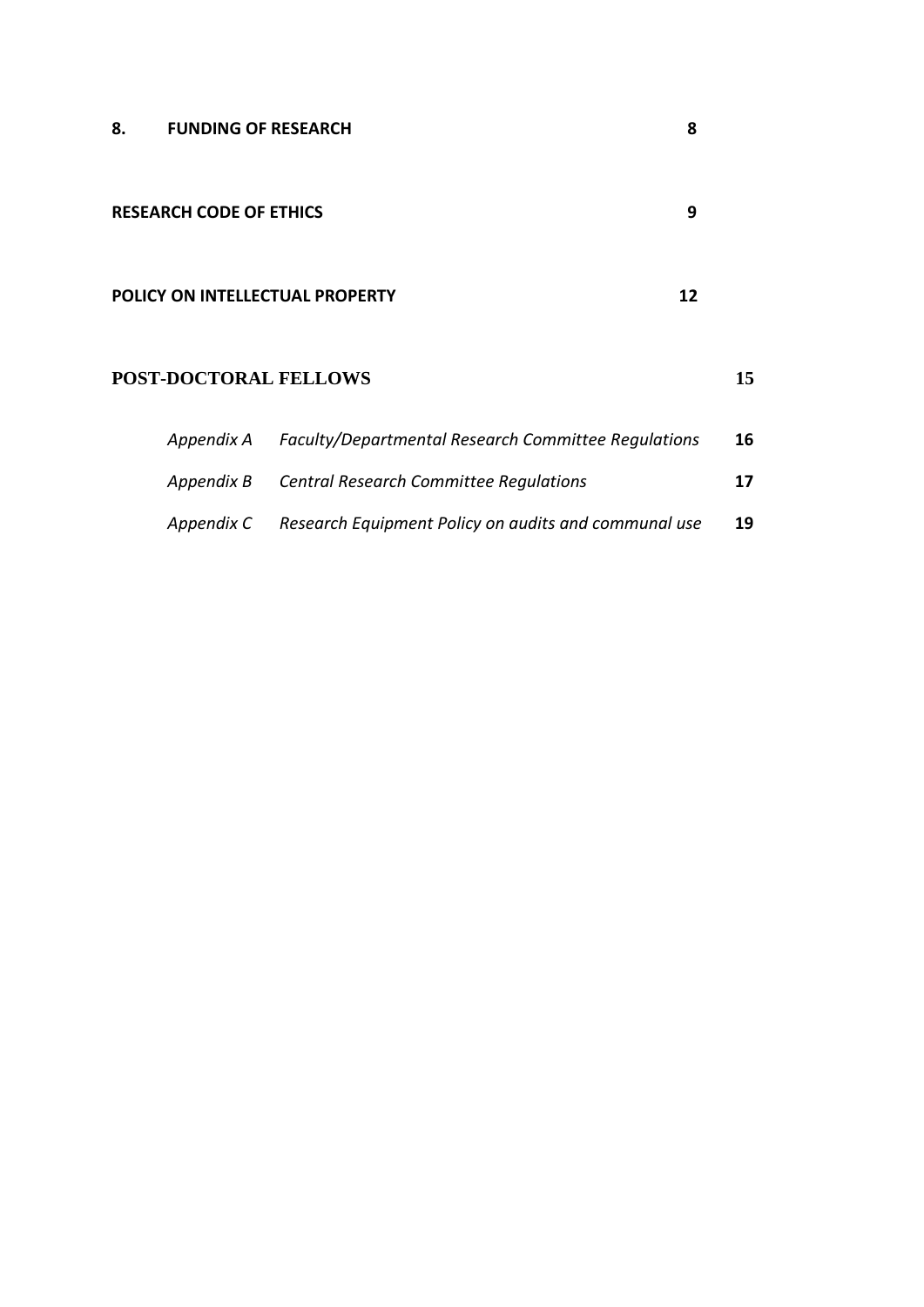#### **VAAL UNIVERSITY OF TECHNOLOGY RESEARCH POLICY**

#### **1. GENERAL RESEARCH OVERVIEW**

#### **1.1. Introduction**

Research and its supporting activities form important and integral facets of tertiary education. The Vaal University of Technology accepts its premise, and research together with education and community service, is seen as being one of the University's primary functions.

Although research in itself is important, the aforementioned three functions are as such interdependent and complementary to one another so that one has to continually realise the relative importance of each.

#### **1.2. Definition**

Research in this context includes those activities intended to produce one or more research outcomes, including the creation of knowledge, reorganisation, and application of knowledge.

The preparation and publication of research findings and the reading of research papers at specialist conferences and seminars are included, depending on the primary purpose for which the research is undertaken; the following cases may be distinguished:

- Research which is undertaken primarily as an academic/instructional activity where a staff member could act as promoter/co-promoter/supervisor of, for example, MTech and DTech Degree students.
- Research which is undertaken by staff members primarily in order to obtain further academic qualifications.
- Research and development which is undertaken on a consultation or contractual basis.
- Research and development conducted for the express purpose of producing research outcomes (and not primarily for one of the above reasons). Activities carried out with University funds or in terms of agreements with external agencies, such as the National Research Foundation (NRF), are included.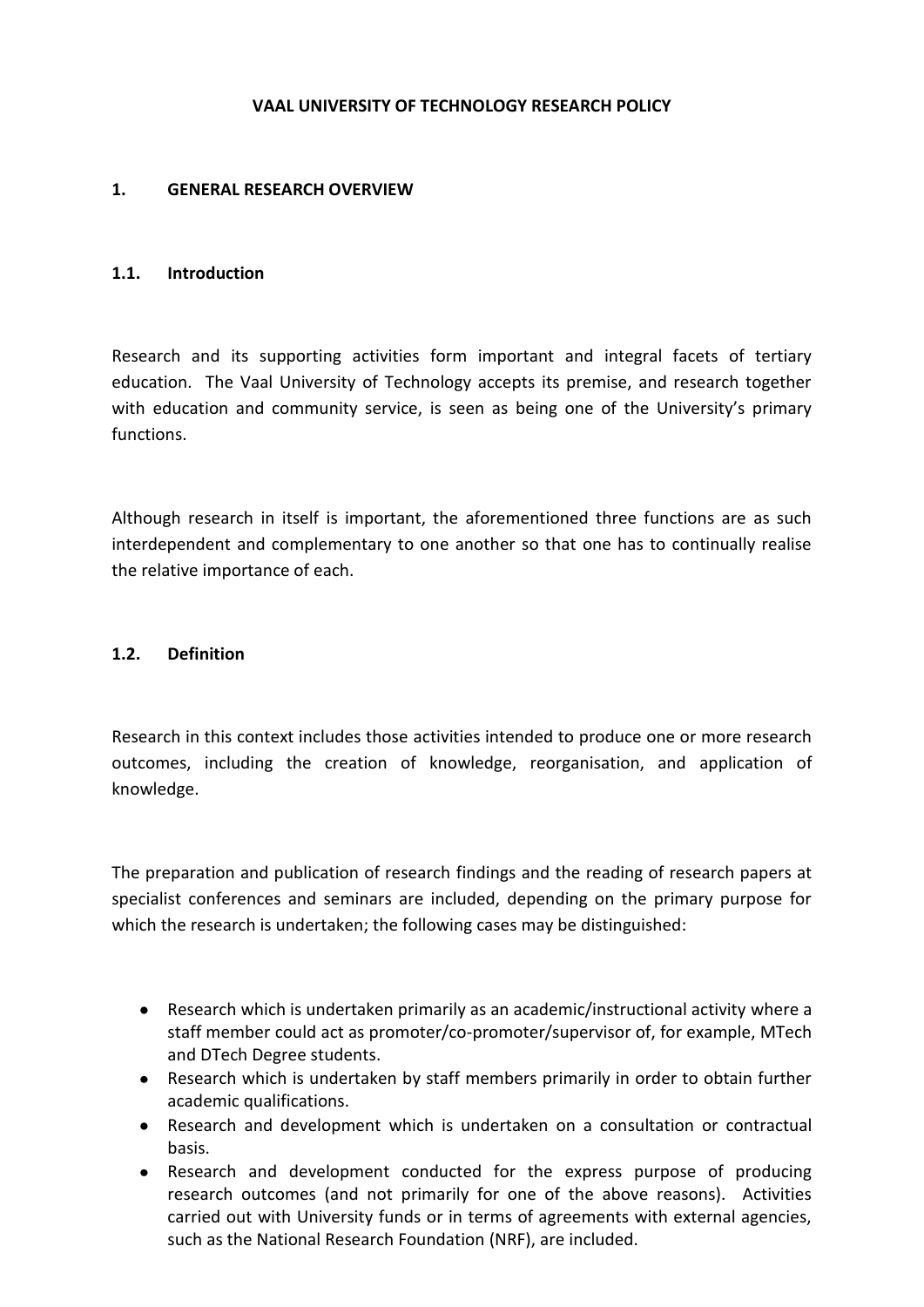# **1.3. Categories of Research**

Depending on the objectives of the research, the following distinctions can be made:

**Basic Research** is a creative and systematic investigation conducted primarily with the aim of increasing knowledge. Basic research thus aims at the solution or explanation of problems integral to the fields of knowledge, the exposure of new fields of research or the expansion of knowledge.

**Applied Research** is a creative and systematic investigation performed to increase knowledge, but the

primary aim of devising specific practical applications. The practical aim of applied research may be

to:

- determine possible uses of basic research, or
- determine new methods of achieving specific and predetermined aims.

**Developmental Research** is the systematic activity involved in the utilisation of existing knowledge gained from research and/or practical experience, in order to design, evaluate, and adapt services, processes, systems, materials, products or devices, with a view to the implementation and/or manufacture; or to substantially improve existing ones. Development is directed towards bringing about new applications of knowledge and adapting and improving existing human and natural science technology, whether of a local or foreign origin.

# **1.4. Research at the Vaal University of Technology**

Although basic, applied (problem-solving) and developmental research are not always seen in isolation, the Vaal University of Technology wishes to actively promote **Applied** and **Developmental Research** by:

- creating a relevant research culture,
- promoting research outputs,
- increasing funds available for research,
- continually reviewing its research policy,
- recognising research performance, and
- efficiently managing research.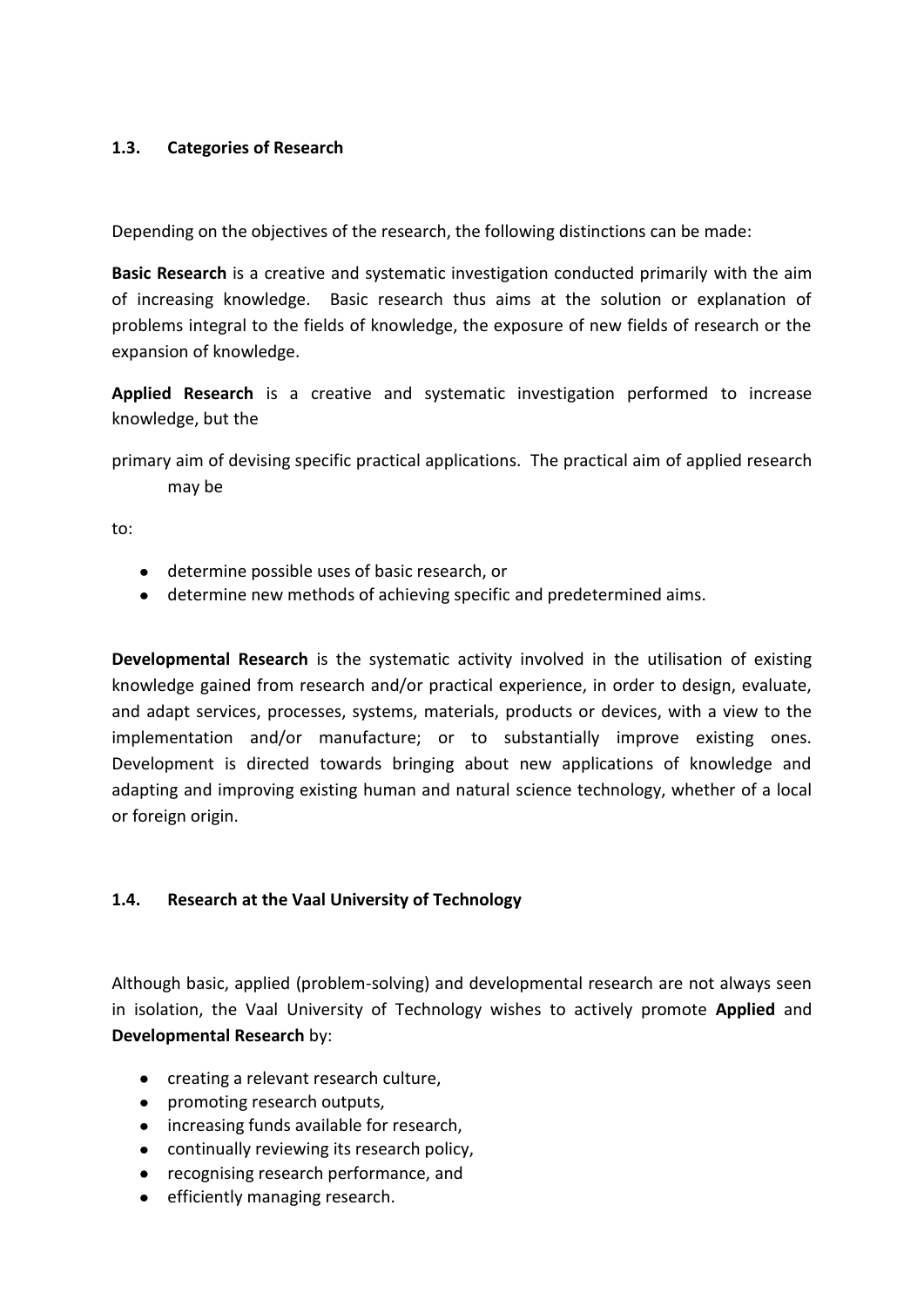#### **1.5. Management of Research**

The active management of research at the Vaal University of Technology occurs at **Faculty level** where the expertise in specific fields/areas lies.

The role of the University Management is that of encouraging and supporting research by:

- creating an environment that contributes towards effective research aimed at developing research skills and competence amongst students and staff: these important aspects of personal development should also have a positive effect on the quality of education,
- providing grants and incentives to help finance research costs of deserving research projects through the **University's Central Research Committee**, and
- allocating research funds to individual researchers/faculties/departments
- motivating involvement and participation of faculties, departments and staff in activities

and programmes of the NRF or any other external organisation.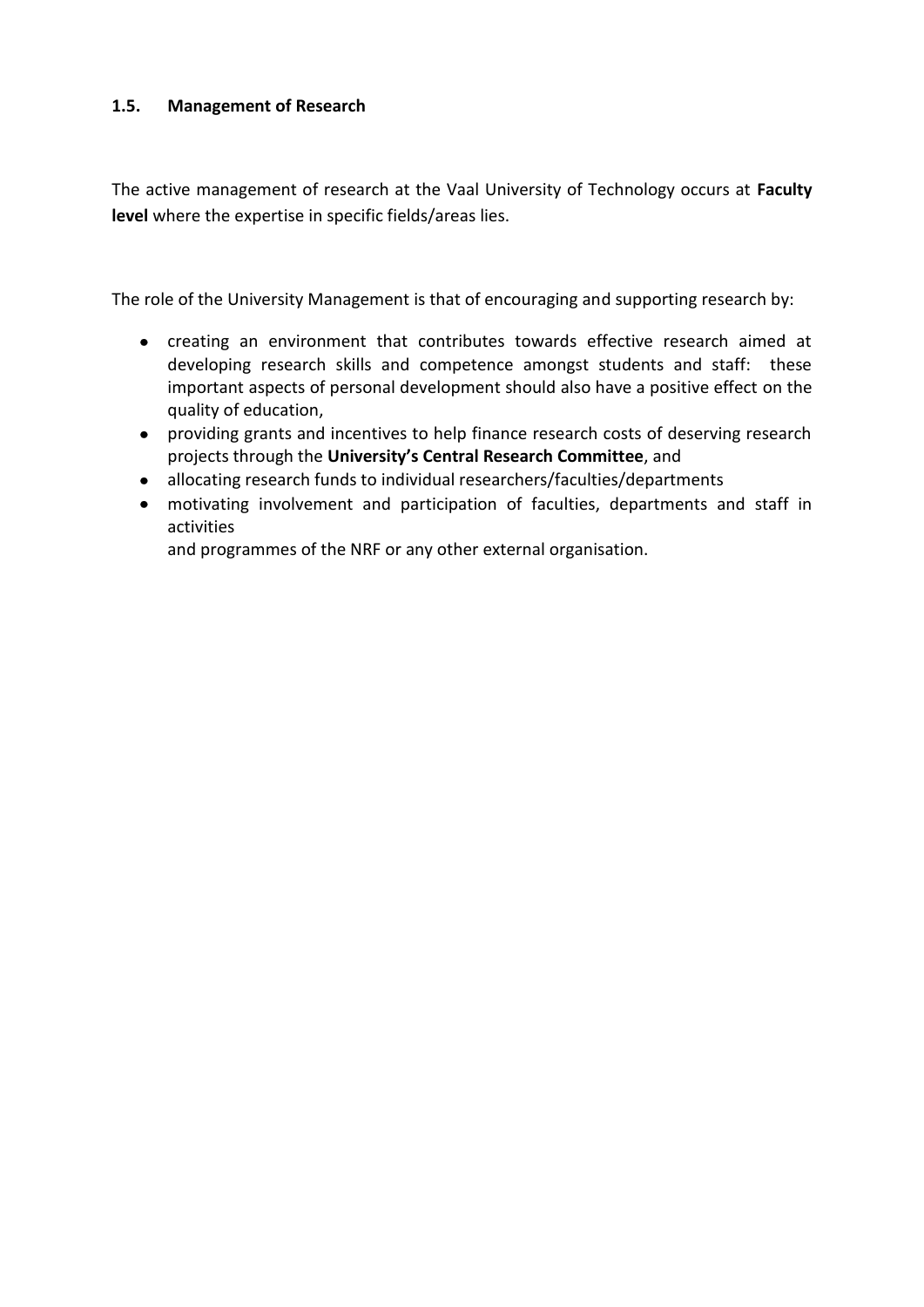#### **1.6. Research Output**

Research output could be in the form of:

- original research articles and review articles which appear in an approved journal for the subject specialist, as specified by the Department of Education for subsidy purposes,
- books and chapters in books for the subject specialist (including conference proceeding, dissertations, theses and reports on contract research conforming to the definition of research above),
- patents,
- artefacts, this also includes processes and engineering models/prototypes,  $\bullet$
- unique and new products e.g. for food industry or software or visual arts and design,  $\bullet$
- outputs not recognised as accredited by Department of Education to be evaluated in terms of peer evaluation informed by Research Policy and other documents adopted by Vaal University of Technology.

#### **2. RESEARCH OBJECTIVES**

The following research objectives have been defined:

2.1. To promote all facets of research that benefit teaching and learning, the community and both the

private and public sectors of the country.

2.2. The intellectual development of students/researchers, for them to be able to synthesise i.e. act in

a seriously thoughtful substantiated/responsible, creative and problem-solving way.

2.3. To promote the development of a research culture: supporting staff and students in stimulating research and in so doing, effect a scientifically distinguished research environment.

2.4. To create an enabling environment to promote research this includes establishing infrastructure.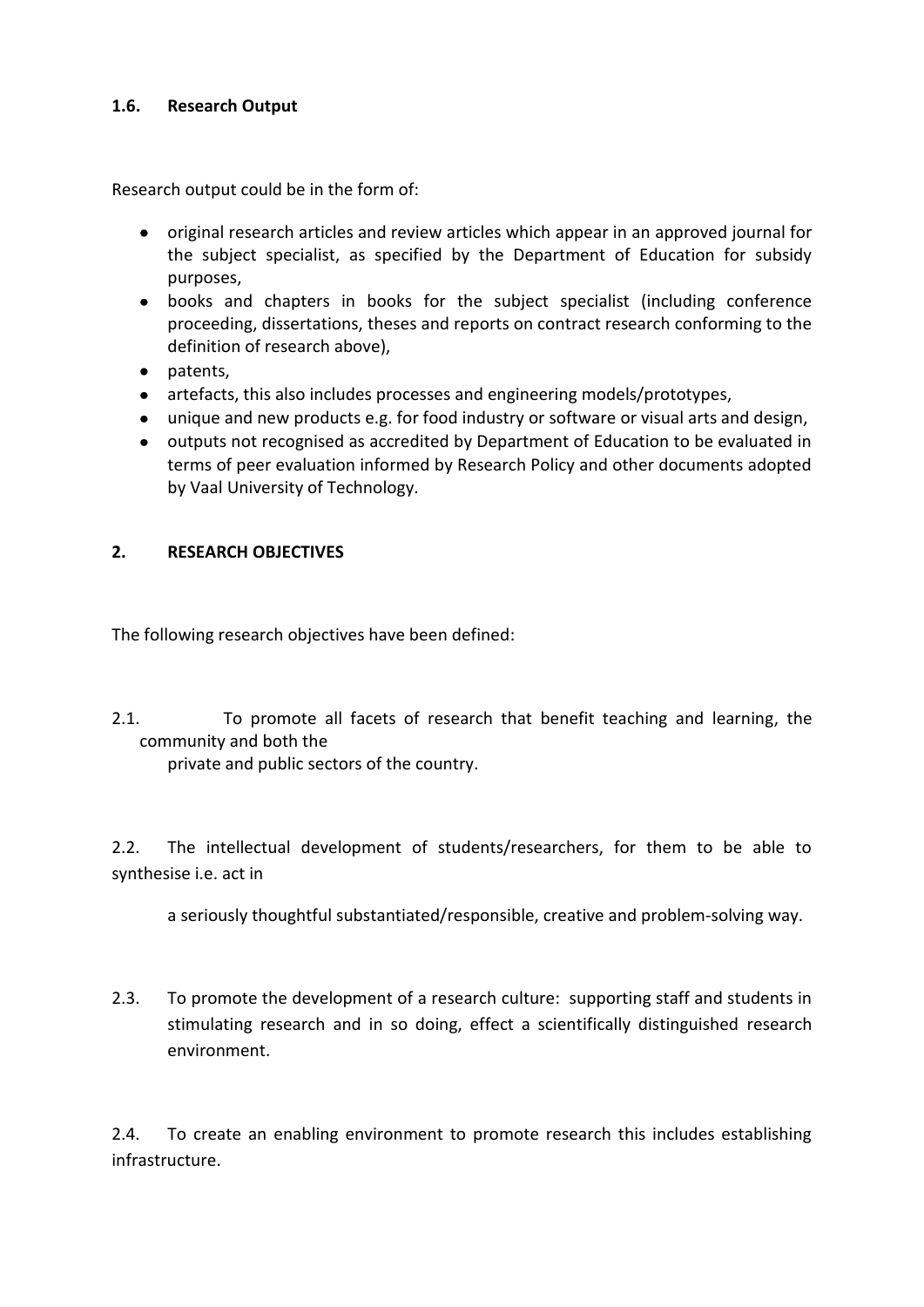- 2.5. To obtain financial support from institutions such as the NRF, DTI and other sources, including the private and public sectors.
- 2.6. To promote co-operation with trade and industry with regard to research and cooperative projects as well as to engage in contract research.
- 2.7. To provide required research related services and liaison at a local, national and international level.
- 2.8. To meet the University's social obligation through:
	- development of advanced skills and knowledge of human capital,
	- research that contributes to general economic development,
	- the development of technology that benefits the community,
	- the improvement of the environment, e.g. research related to pollution, and
	- projects aimed at uplifting milieu-deprived communities.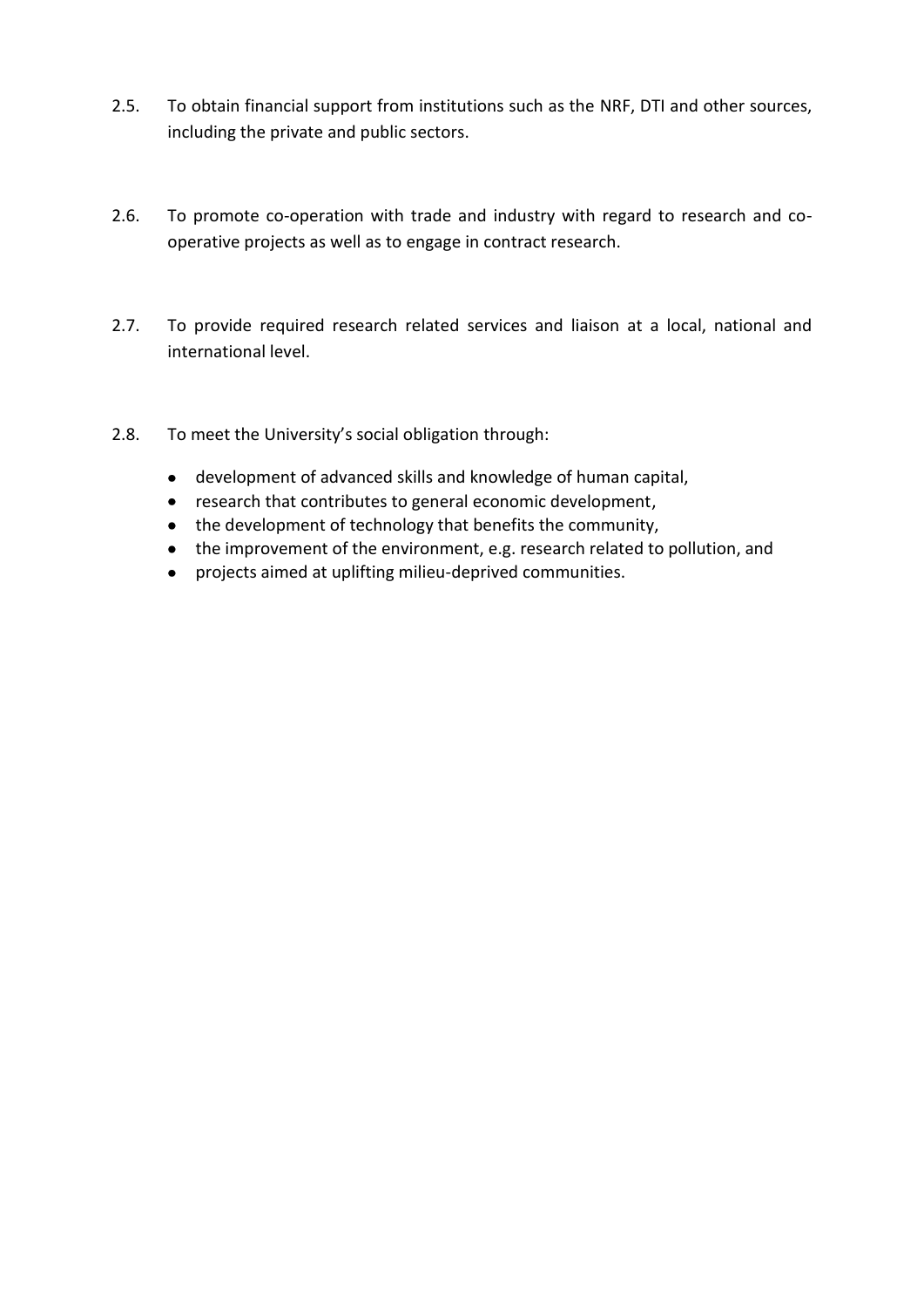#### **3. RESEARCH POLICY**

- 3.1. Apart from their lecturing duties academic staff are expected to actively engage in research.
- 3.2. Research and lecturing responsibilities complement each other. A lecturer's knowledge of, and skill in his/her subject, is promoted and expanded by means of research. This research is determined by needs which will lead to enhanced quality with regard to the training of high-level manpower and the application of knowledge and expertise to the benefit of the community.
- 3.3. The University does not prescribe the nature of the research, although attention should particularly be given to relevant applied, problem-solving and development aspects of research.
- 3.4. Research projects may be undertaken by individuals or groups of individuals. Well co-ordinated projects by specialised researchers in multi-disciplinary teams, must generate optimal results in selected areas of skill. Integration with research networks is promoted.
- 3.5. Staff are expected to strive towards meeting approved national and international standards as determined by publication of accredited outputs, patents, artefacts and peer evaluation.
- 3.6. Academic departments should encourage students to further their studies and to become involved in the existing research projects.
- 3.7. National and International contact should be actively encouraged, especially regular contact with experts conducting research in the same field. Collaborative and crossnational research with international experts within a field should be encouraged.
- 3.8. The necessary information sources supporting research (data bases, books and magazines) and the relevant library and information services, should be provided.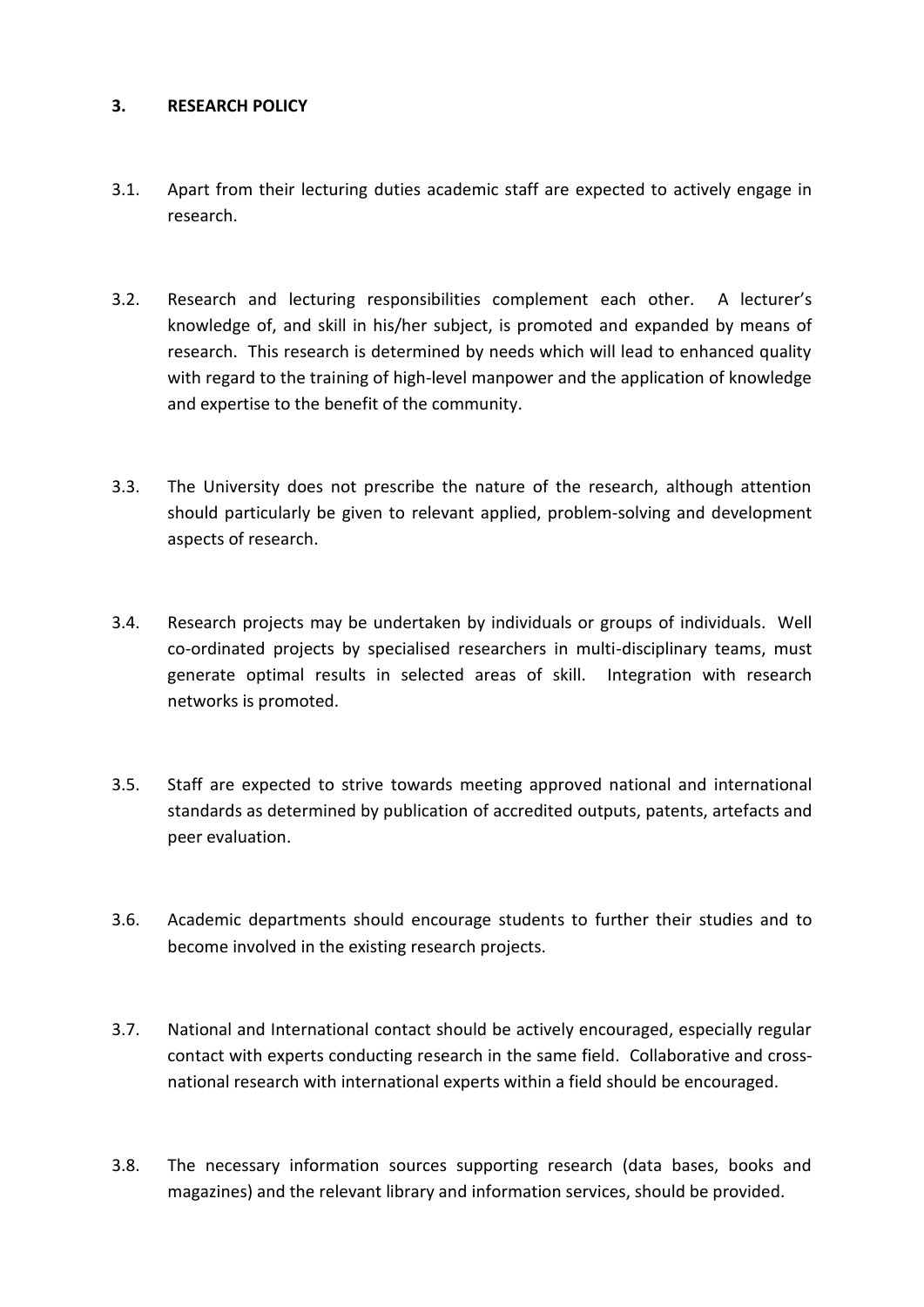#### **4. THE CENTRAL RESEARCH COMMITTEE**

The main function of the Central Research Committee (CRC) is to initiate, co-ordinate and evaluate research, assist with infrastructure as well as to encourage the publication of results in accredited sources. The committee must ensure that the highest standards are maintained.

The research regulations of the Central Research Committee - *See Appendix B*

# **5. FACULTY/DEPARTMENTAL RESEARCH COMMITTEE**

Research within faculties is managed by a faculty research committee or a departmental research committee in the case of the non-academic sector of the University. The objective of this research committee is to support research at faculty/departmental level.

The regulations of the Faculty / Departmental Research Committee – *See Appendix A*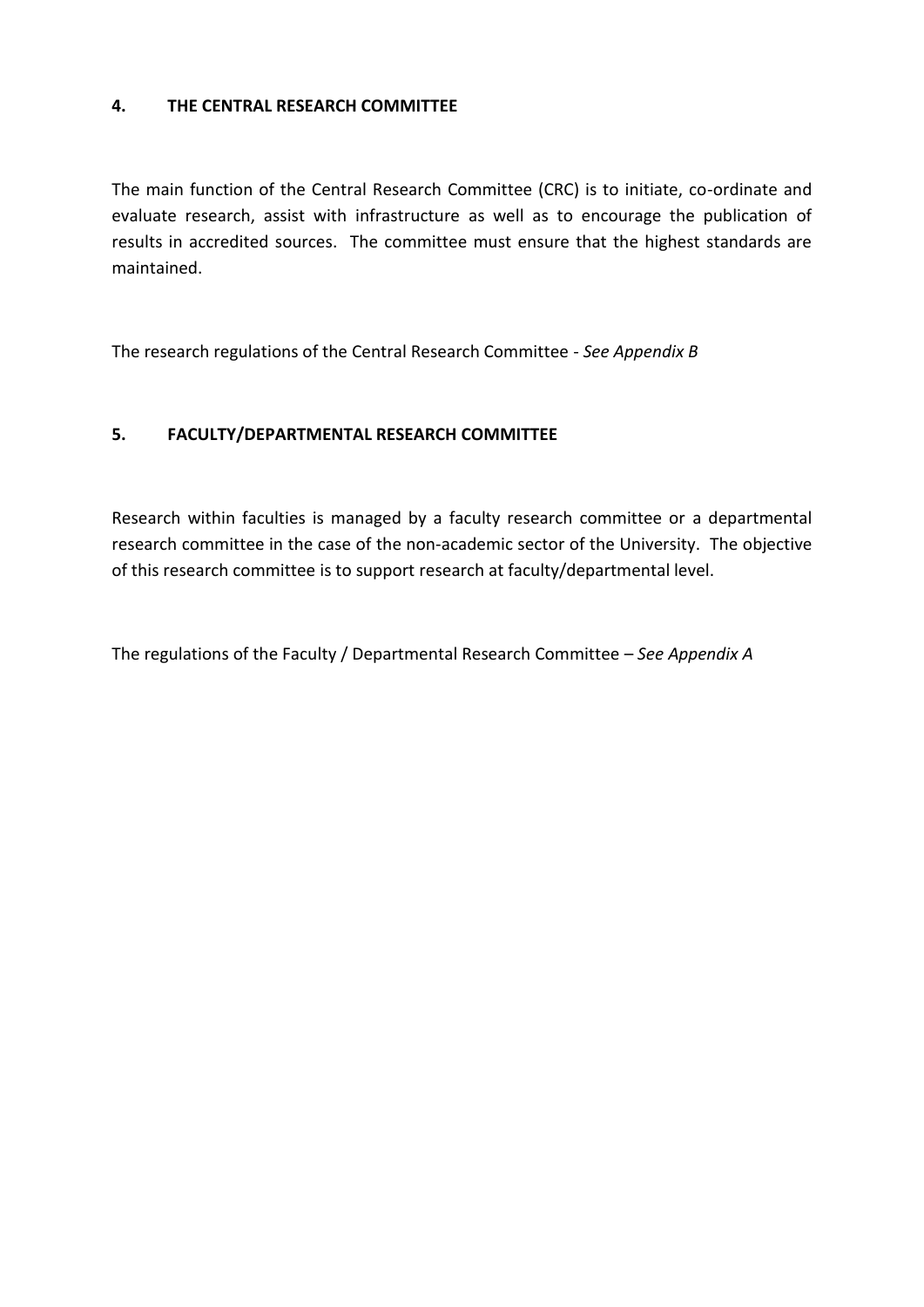#### **6. RESEARCH CULTURE**

Research is promoted by improving its quality and extent. A research culture will have full effect only should growth areas be identified and staff be encouraged by the necessary recognition, motivation and attitude of management, and not by compulsory participation in research.

The following resources support the development of research:

- 6.1. Funding to promote this culture.
- 6.2. Courses in research methodology, information retrieval, lay-out of reports, compilation of articles etc., in order to improve the quality of research outputs.
- 6.3. Promotion and advocacy related to research e.g. recognition and rewarding of research outputs, encouragement to attend symposia, as well as visits to research institutions.
- 6.4. Where possible easing of the lecturer's teaching, invigilation and administration obligations for the duration of a research project.
- 6.5. Ensuring new appointments have a research-orientated approach.
- 6.6. Involvement of staff within approved research focus areas.
- 6.7. Staff development by providing them with opportunities for the acquisition of new research skills.
- 6.8. Expanding the library's literature on research.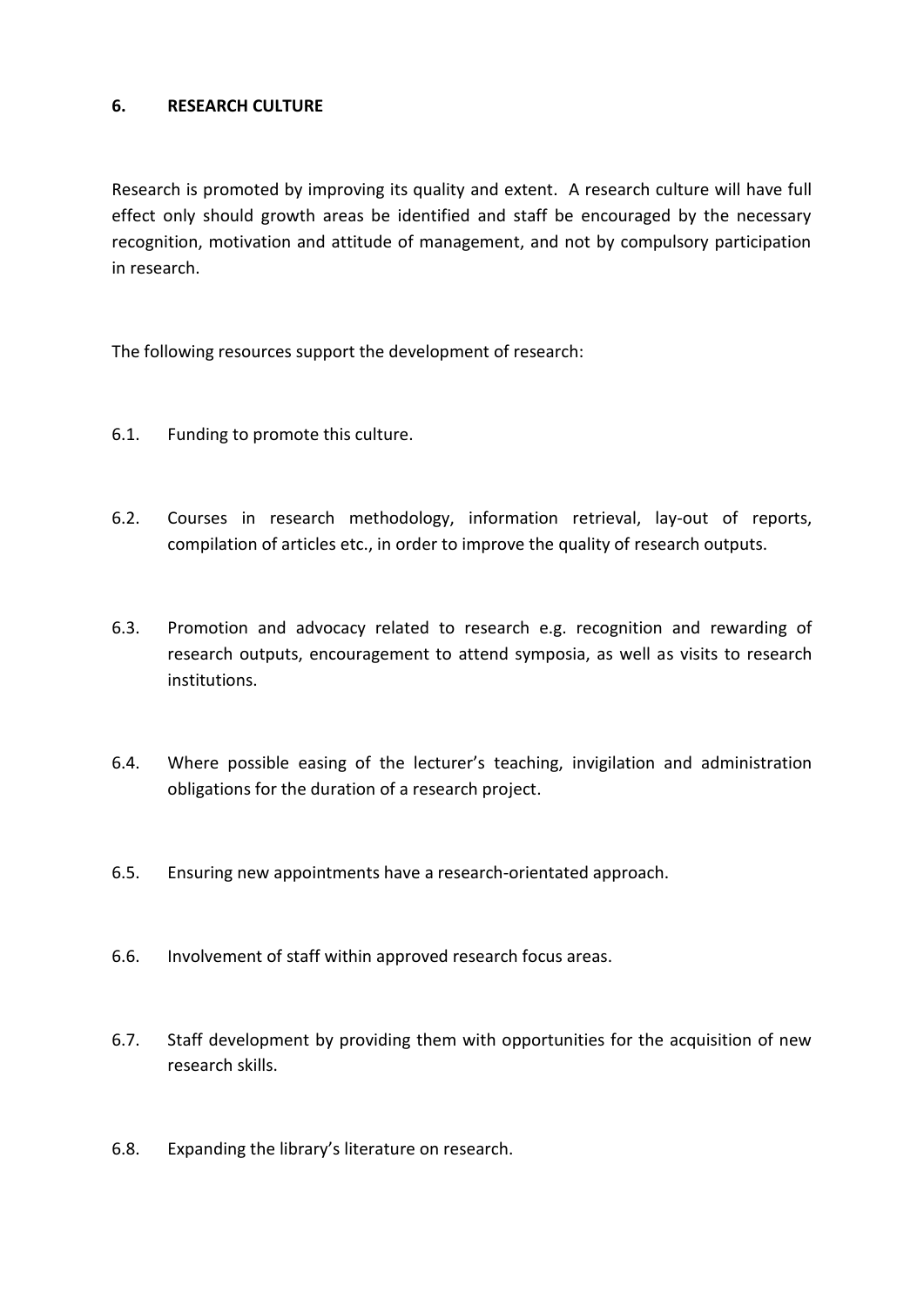- 6.9. Training of staff, project mentors/promoters/supervisors to ensure quality of student research outputs.
- 6.10. Sabbatical leave for research purposes.
- 6.11. Keeping a register of all research undertaken by the University.
- 6.12. Joint research projects with other institutions and specialists.
- 6.13. Maintaining research related databases e.g. equipment.

6.14. Infrastructure is available to support post-graduate students e.g. Post-graduate Centre

#### **7. EVALUATION OF RESEARCH**

The following parameters are used to measure the quality of staff research.

- 7.1. The number and level of staff who are receiving external funding for research.
- 7.2. The competence of staff members themselves in terms of their qualifications.
- 7.3. Research outputs measured against the national benchmark of 0.5 publications per staff member per year.
- 7.4. Staff's involvement as external examiners, consultative, editorial committees, reviewers (e.g. NRF). Peer evaluation and recognition, both nationally and internationally.
- 7.5. Staff members are leaders of inter institutional research projects.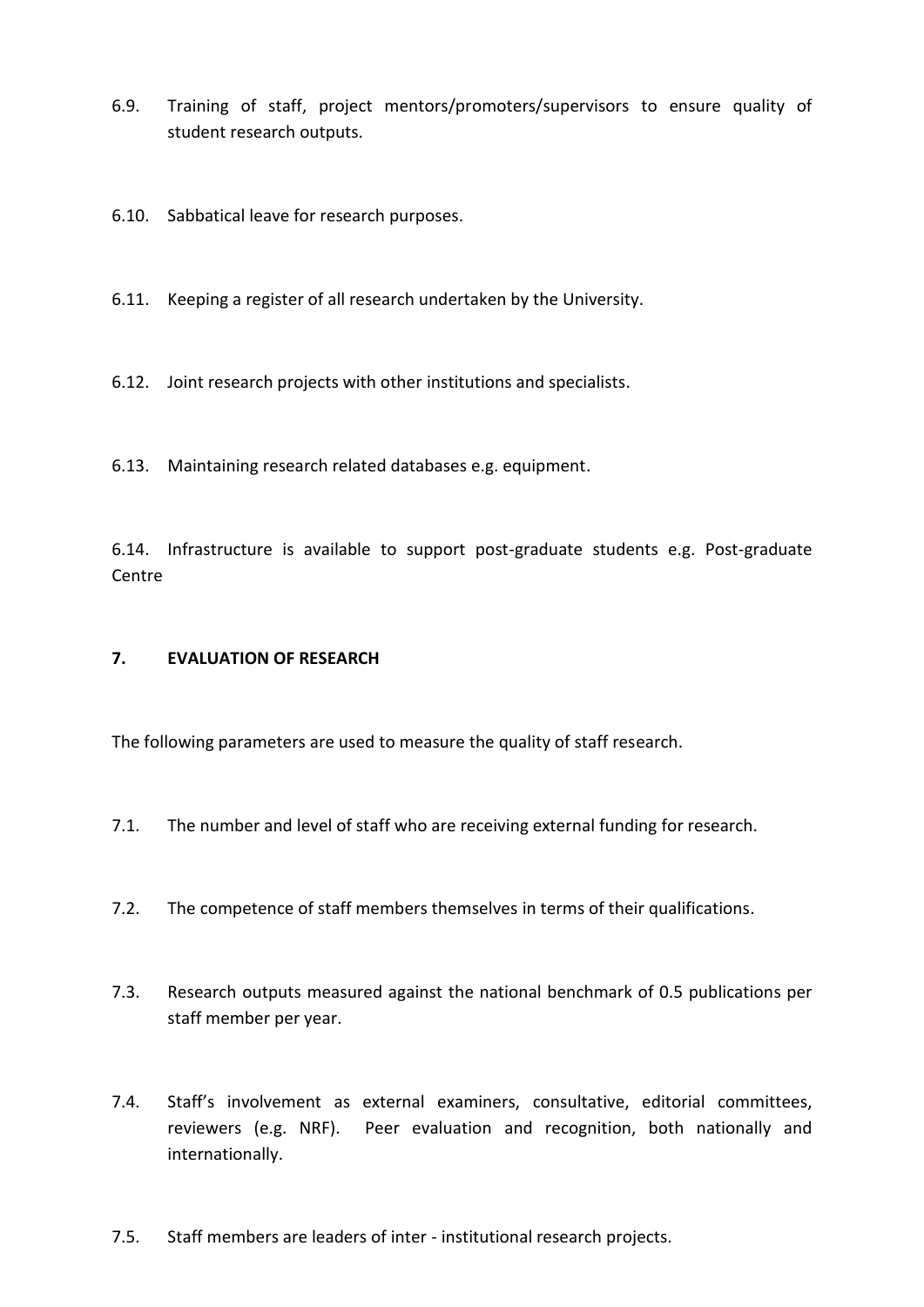# **8. FUNDING OF RESEARCH**

- 8.1. The Vaal University of Technology will annually allocate funds for research and development. These funds will be utilised according to financial procedures and guidelines.
- 8.2. Research funds could be raised from the private and public sectors.
- 8.3. Awards and grants will be made available for post-graduate students.
- 8.4. Post-doctoral research fellows may apply for funding for research projects and presentation of papers at conferences. Application forms have to be completed and must follow the same procedures as applications submitted by permanent members of staff.
- 8.5. Students involved in research projects will not be funded via the Central Research Committee to attend conferences.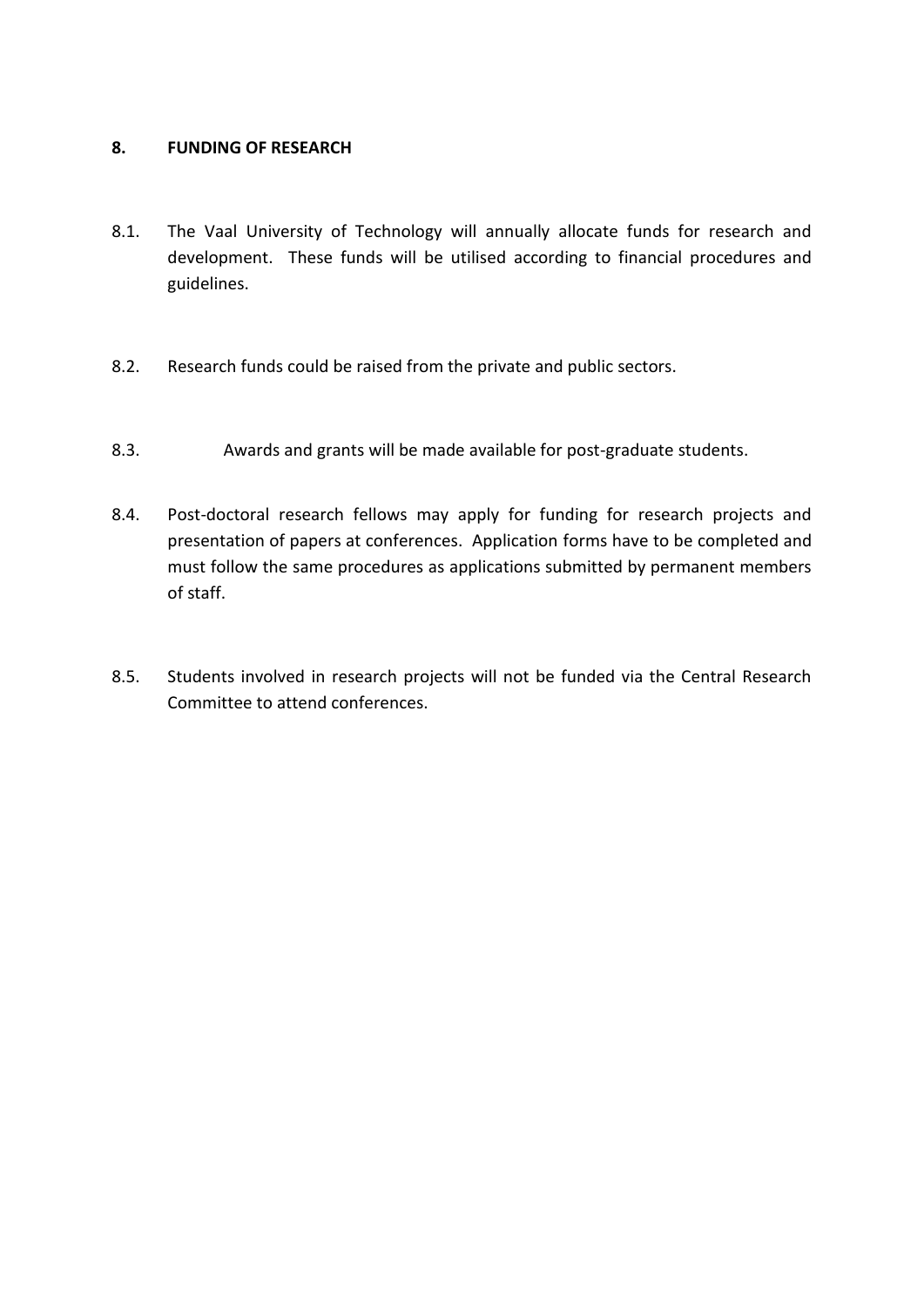# **VAAL UNIVERSITY OF TEHCNOLOGY RESEARCH CODE OF ETHICS**

# **1. Preamble**

The research code of the Vaal University of Technology gives expression to the standards and values that apply in the Vaal University of Technology and to which all Vaal University of Technology researchers commit themselves in their research.

The Vaal University of Technology undertakes and promotes research in order to find workable solutions to problems and thus to help establish a just and healthy working society. In the execution of this task the Vaal University of Technology strives for the fair distribution and responsible utilisation of the resources and benefits of its research and its other research-based services in the interests of South African society as a whole. The Vaal University of Technology thus endeavours to conduct research

- with scientific integrity and excellence, but also
- with a sense of social sensitivity and responsibility, and at all times
- with due regard for the dignity and individual basic human rights.

In the pursuit of this ideal the Vaal University of Technology subscribes to the principles of scientific responsibility and critical involvement, integrity and honesty, of human dignity and of academic freedom. These principles should always be understood in terms of their interrelationship and mutual coherence. In the research context these principles find expression in the relationship between the researcher and

- the research community,
- society,
- the participants in the research, and
- the sponsors/clients in research.

# **2. The researcher and the research community**

The Vaal University of Technology requires all researchers to maintain the highest ethical and safety standards particularly when human and animal subjects are involved.

2.1. Research is carried out in a scientifically responsible manner at all times. The researcher (research team) accepts responsibility for the design, methodology and execution of the research; plans the study in such a way as to optimal the validity of the findings; reports the limitations of the findings and indicates where applicable, possible alternative interpretations.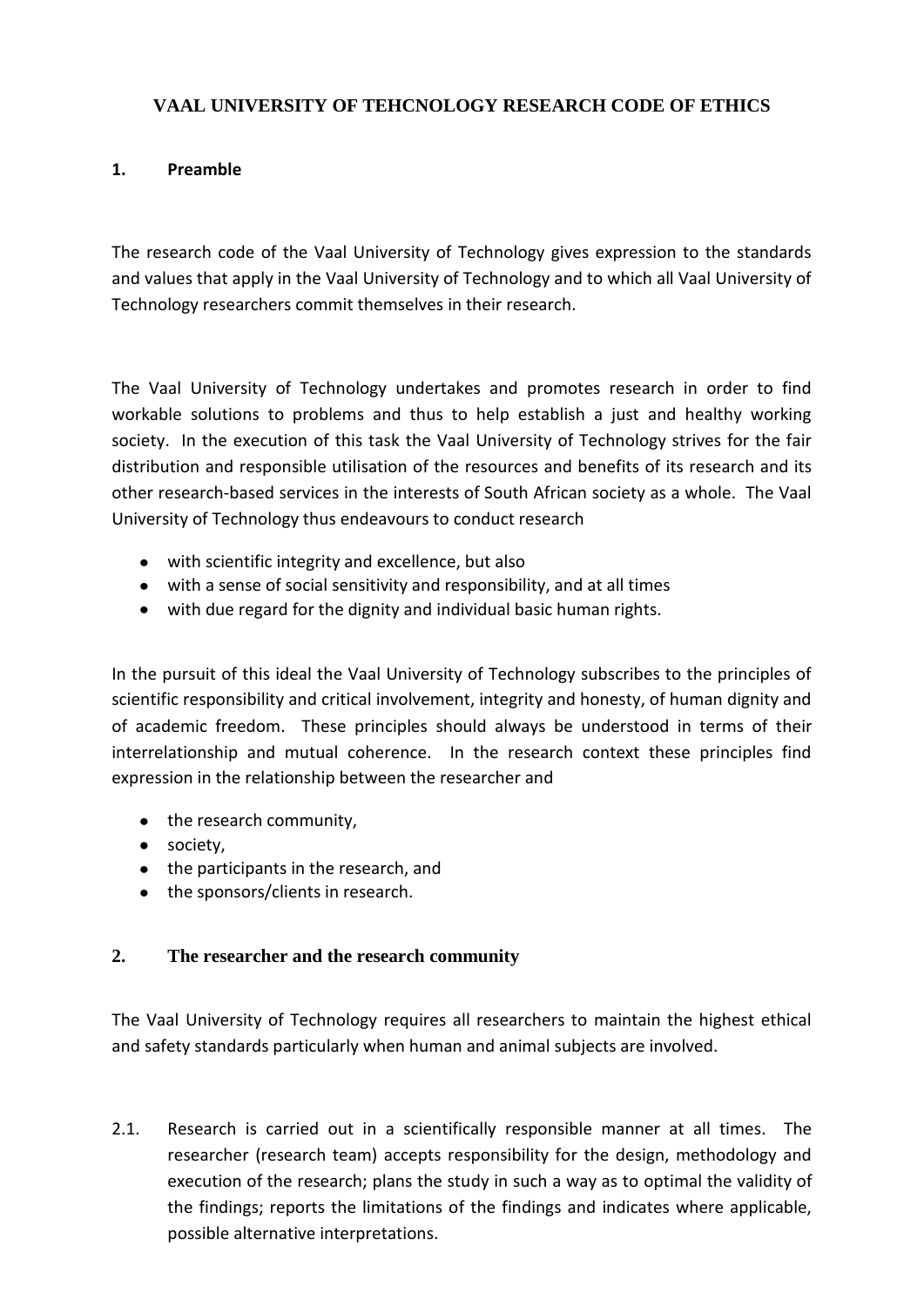- 2.2. The right of fellow researchers to select from a variety of paradigms, methods and techniques is acknowledged.
- 2.3. In the communication of their findings, researchers subscribe to the principles of honesty, comprehensiveness and exposure to public scrutiny.
- 2.4. The authority of the professional codes of specific disciplines is recognised and honoured.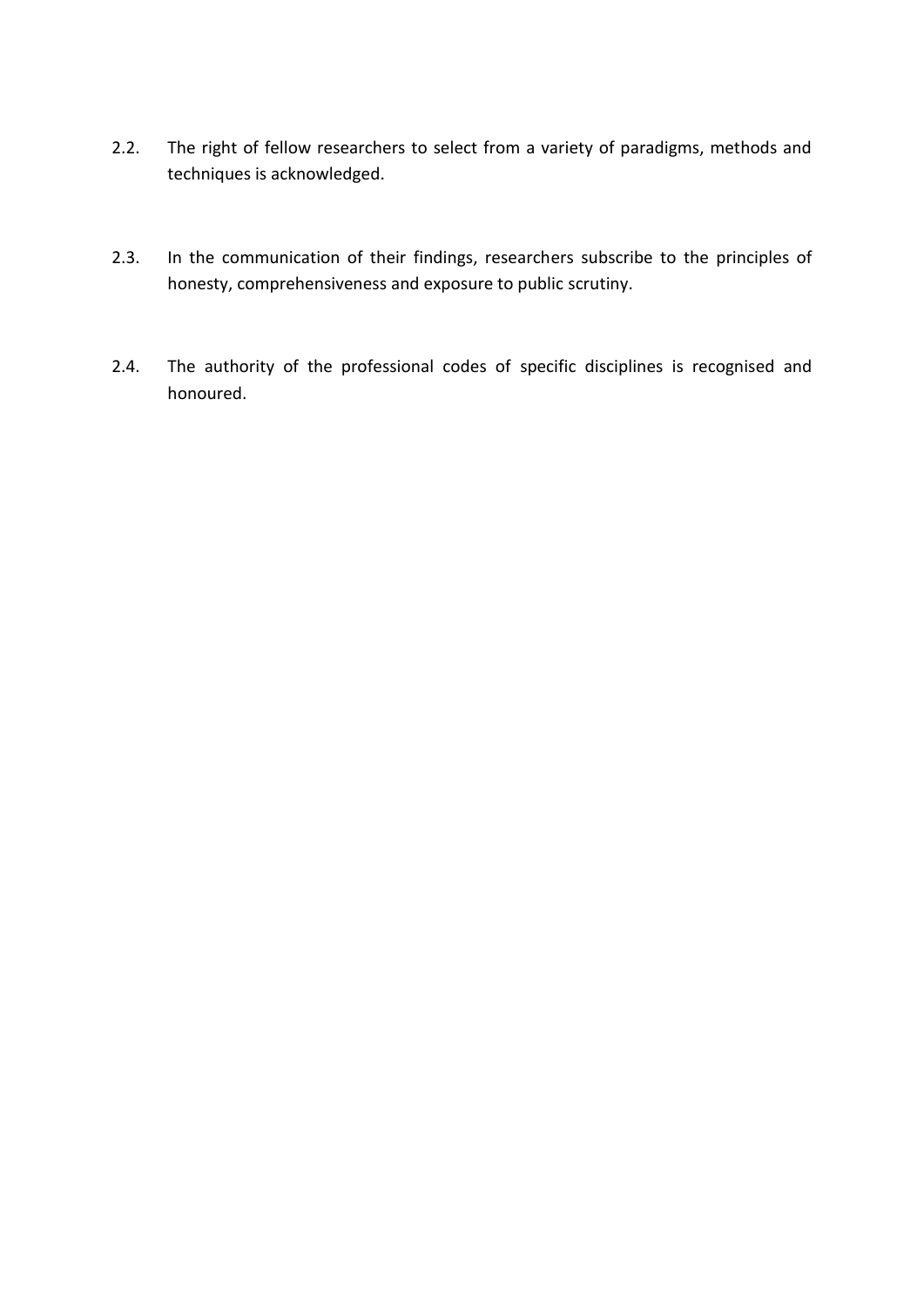2.5. Researchers may not misuse their positions as researchers for personal gain e.g. use student

ideas and patent as your own idea.

2.6. That the researcher/research team gives due acknowledgement (financial or resource support) to the Vaal University of Technology in any of its reports, publications or visual presentations.

# **3. The Vaal University of Technology and society**

- 3.1. The Vaal University of Technology through its researchers is committed to conduct research that will contribute to the welfare and quality of life of all South Africans.
- 3.2. The Vaal University of Technology through its researchers is sensitive to all forms of inequality and injustice in society and, through its research and other forms of service; attempts to contribute to the improvement of the less advantaged and deprived South Africans.
- 3.3. The Vaal University of Technology recognises the rights and freedom to have access to research findings and information and always acknowledge the individual; however the individual and other institution's rights will be protected according to the South African Constitution.

# **4. The researcher and participants in the research process**

- 4.1. In the planning and execution of a study, the researcher always takes into consideration the ethical acceptability and the foreseeable consequences of the research.
- 4.2. Should conflict arise between the interests of the researcher and the interests of individual participants, the principle holds that the interests of the latter take precedence. The researcher should be constantly aware that the research may prejudice the situation and position of the research participant. Research and the pursuit of knowledge should never be regarded as the supreme goal at the expense of other personal, social and cultural values.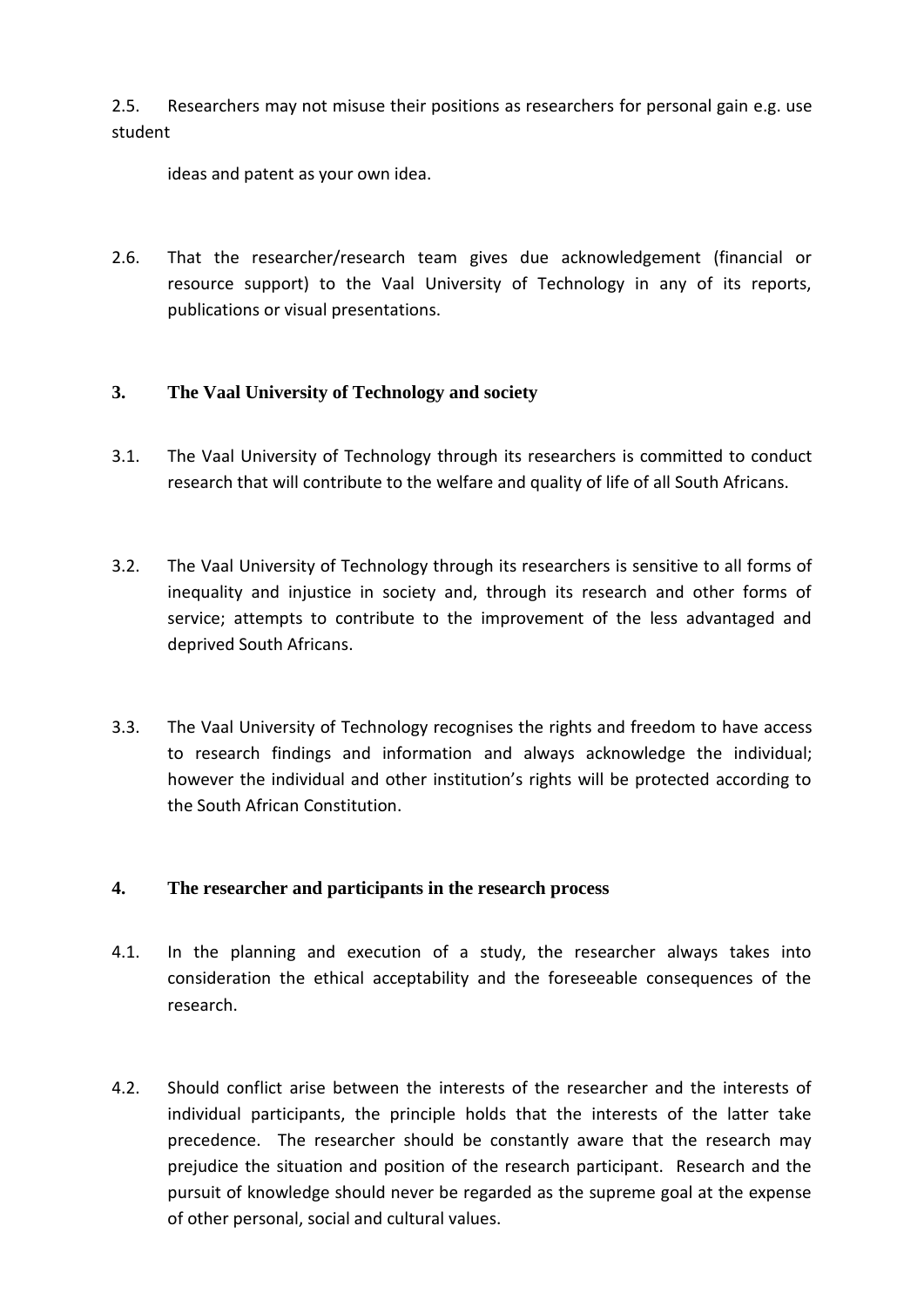4.3. Before participation in research is requested, a clear and fair agreement is reached with the

participants. Where appropriate, the researcher informs participants about all aspects of the research  $-$  including its aims and implications  $-$  which might reasonably be expected to influence their willingness to participate. The researcher takes care at all times to obtain the informed consent of the participants.

- 4.4. The researcher respects the right of individuals to refuse to participate in research, and to withdraw their participation at any stage.
- 4.5. The researcher protects participants against foreseeable physical, psychological or social harm or suffering that might be experienced in the course of, or as a result of the research. The researcher is particularly concerned about the rights or interests of more vulnerable participants, such as children and the aged. When there is a risk of harm the participants or their guardians are duly informed beforehand. When research has unforeseen and undesirable consequences, the researcher is responsible for identifying, and where possible, for undoing these consequences.
- 4.6. Information obtained in the course of research that may reveal the identity of a participant is treated as confidential unless the participant agrees to its release.

# **5. The researcher and the sponsor/clients of research**

5.1 Research that is undertaken on behalf of sponsors or clients is subject to the usual conventions

of contract research. These conventions include the following:

- The researcher has the right to receive an explicit research mandate from the sponsor/client in which the conditions and terms of the research or service (research problems, time framework, etc.) are set out clearly.
- After acceptance of the commission, an explicit agreement or contract between the researcher(s) and client/sponsor should be drawn up.
- The researcher accepts that the sponsor or client has the right to request information on the execution of the research or service from the researcher at any stage in the course of the research. However, interference by sponsors or clients that may jeopardise the scientific integrity of the study or prejudice the interest of the participants in the research, is unacceptable.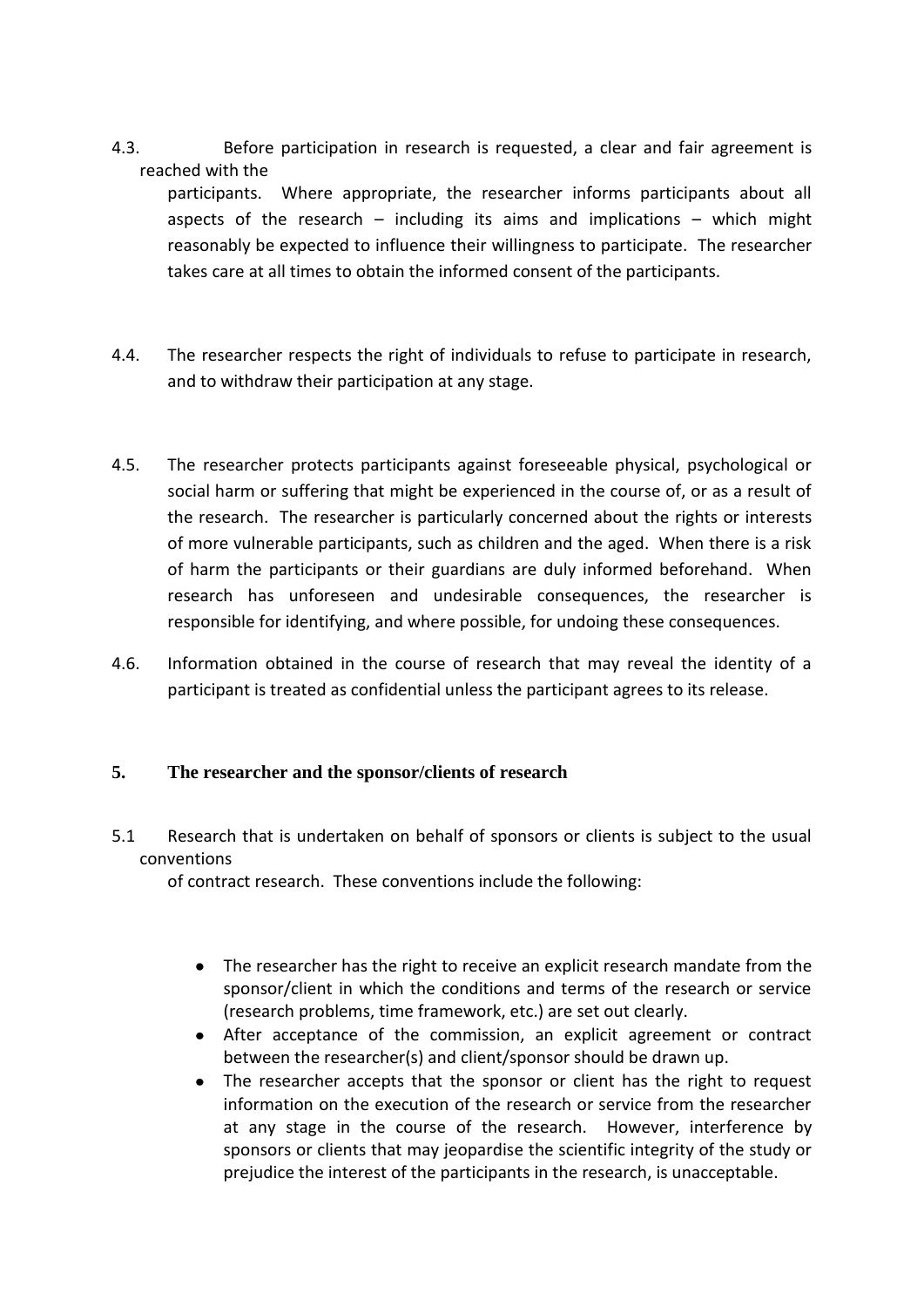- 5.2. Information that may reveal the identity of individual participants in the research will not be supplied to the sponsors or clients of the research, except with the written permission of such participants.
- 5.3. If the client or sponsor requests confidentiality in the reporting of research results, the researcher should consider the request in the light of all the principles contained in the research code. The researcher should negotiate the possibility of publication of findings in scientific journals with the sponsors or clients of the research even if such publication should occur after a period of embargo. In certain cases the researcher might even determine that the confidentiality of the findings is essential to protect the interests of the participants in the research.
- 5.4. The Vaal University of Technology will not conduct research on behalf of secret organisations or organisation which cannot account for the application of a particular outcome of research.

# **6. Postscript**

Individual researchers must at all times accept ethical, social and scientific responsibility for the research they conduct or manage. All researchers should evaluate the potential impact of their research on the environment, and declare that possible impact, however unlikely.

Faculty Research Committees are responsible for ensuring that where necessary ethics clearance is obtained for a research project.

The Executive Committee of the Central Research Committee constitutes the Ethics Committee with the powers to co-opt specialists according to the research project.

The University of the Witwatersrand Medical Ethics Committee is utilised where health or nutrition related research is undertaken.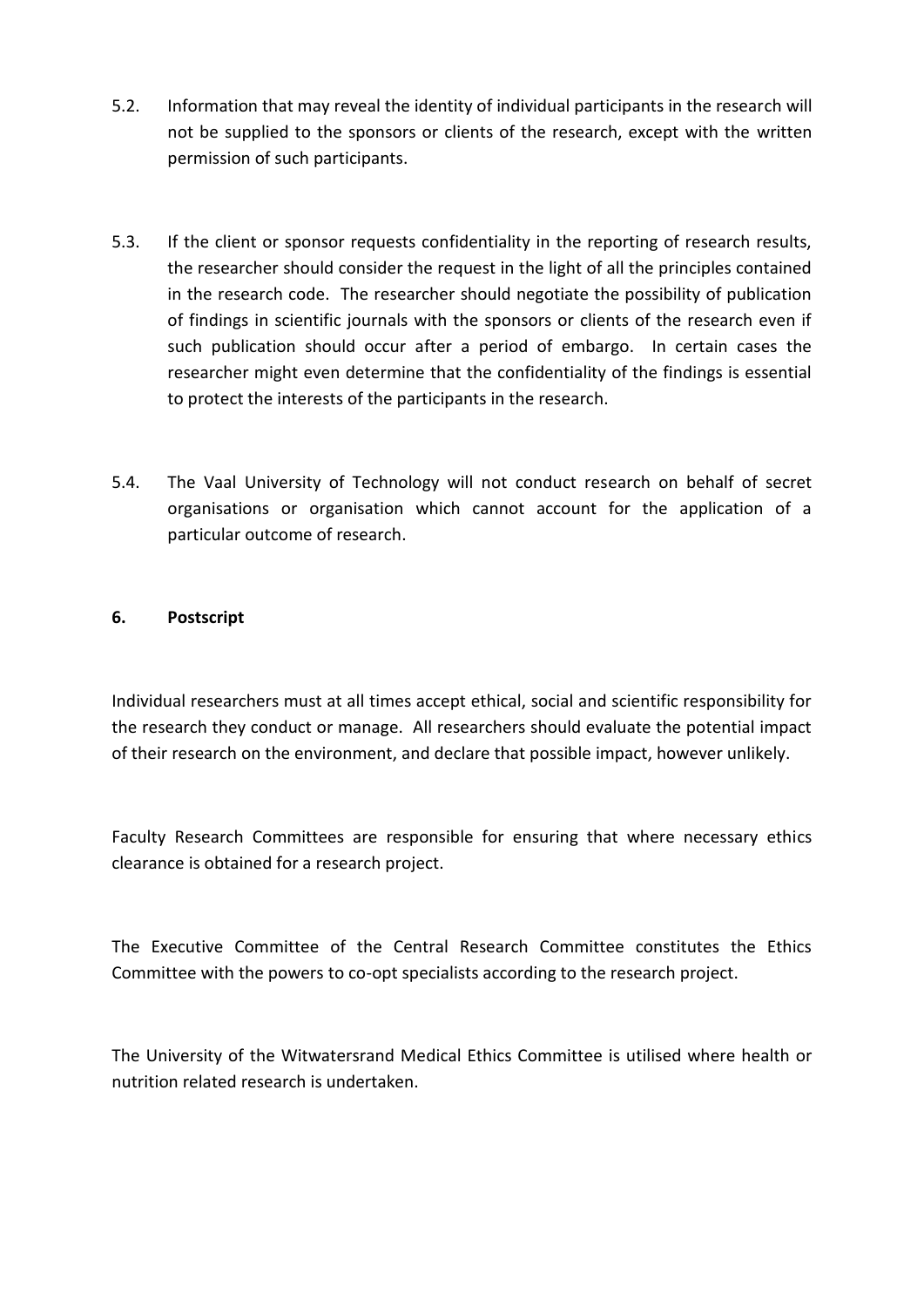# **VAAL UNIVERSITY OF TECHNOLOGY POLICY ON INTELLECTUAL PROPERTY**

# **1. Introduction**

Applied research and development often results in technological progress as manifesting itself in inventions or designs. Such progress is of great importance to economic advancement and improvement of the quality of life. Normally, use or exploitation of such technological progress, is limited to the creator or this person's nominee through appropriate protection so as to ensure that all accruable rights are properly protected.

In order to qualify for patent protection, an invention must be of a technical character, be novel and inventive and be able to find application in trade, industry or agriculture, while a functional design must be novel, not commonplace and be intended for industrial multiplication.

Prospective inventors or designers should guard against disclosure of the appropriate creation prior to lodging an application for its protection. Members of the University staff are thus advised to make the desired enquiries before any action is taken.

# **2. General Policy Principles**

The policy will at all times recognise and apply the national laws on intellectual property and protection thereof.

The University undertakes to:

- 2.1 promote, encourage and support all activities within the University that can result in patents, functional designs or related protection.
- 2.2 co-operate with all parties having an interest in appropriate creations, which would result in benefit for such parties and the University.
- 2.3 establish effective mechanisms and procedures towards obtaining appropriate protection, and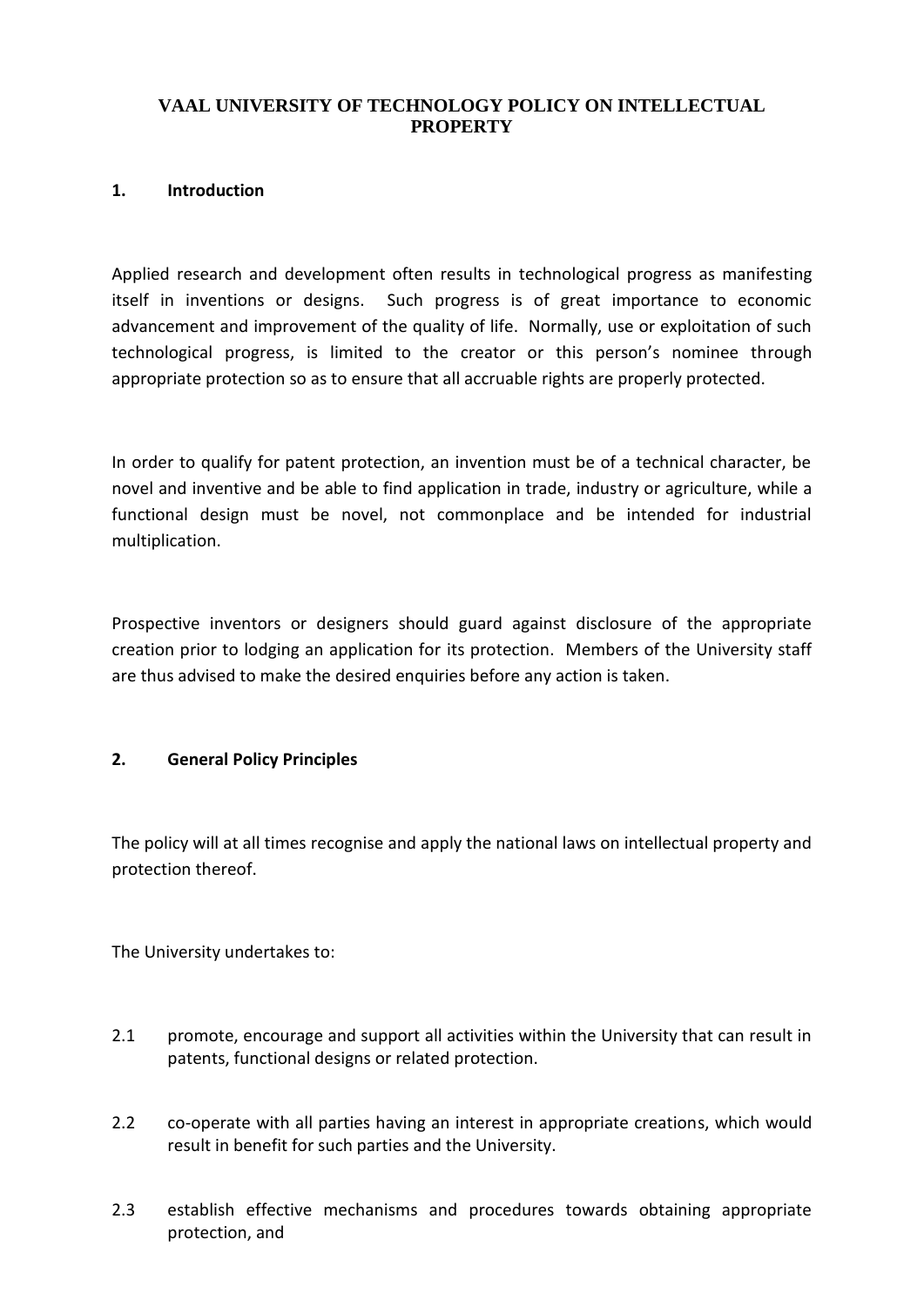2.4 ensure a fair distribution of financial benefit which may accrue for the rights obtained under the appropriate creation.

#### **3. Assessment**

The Dean: Technology Transfer and Innovation will consider, advise and decide on all matters relating to the appropriate type of protection (where necessary an assessment committee can be established according to the project). All subject matter disclosed will be treated as confidential. The Dean: Technology Transfer and Innovation will report to the Central Research Committee.

The Dean: Technology Transfer and Innovation/assessment committee will:

- 3.1 evaluate appropriate creations as regards to their practical and commercial value, and keep a register of all patents and projects,
- 3.2 establish whether an invention or design would qualify for financial assistance,
- 3.3 provide advice regarding the feasibility, operational processes and marketability of an invention or functional design,
- 3.4 advise to the extent of the University's involvement in the registration and exploitation of an appropriate creation,
- 3.5 notify staff in writing within three months from the date of submission by the creator of the University's decision, and
- 3.6 assist staff with formal agreements, including those relating to confidentiality and any arrangements with external parties.

#### **4. Inventions by members of staff**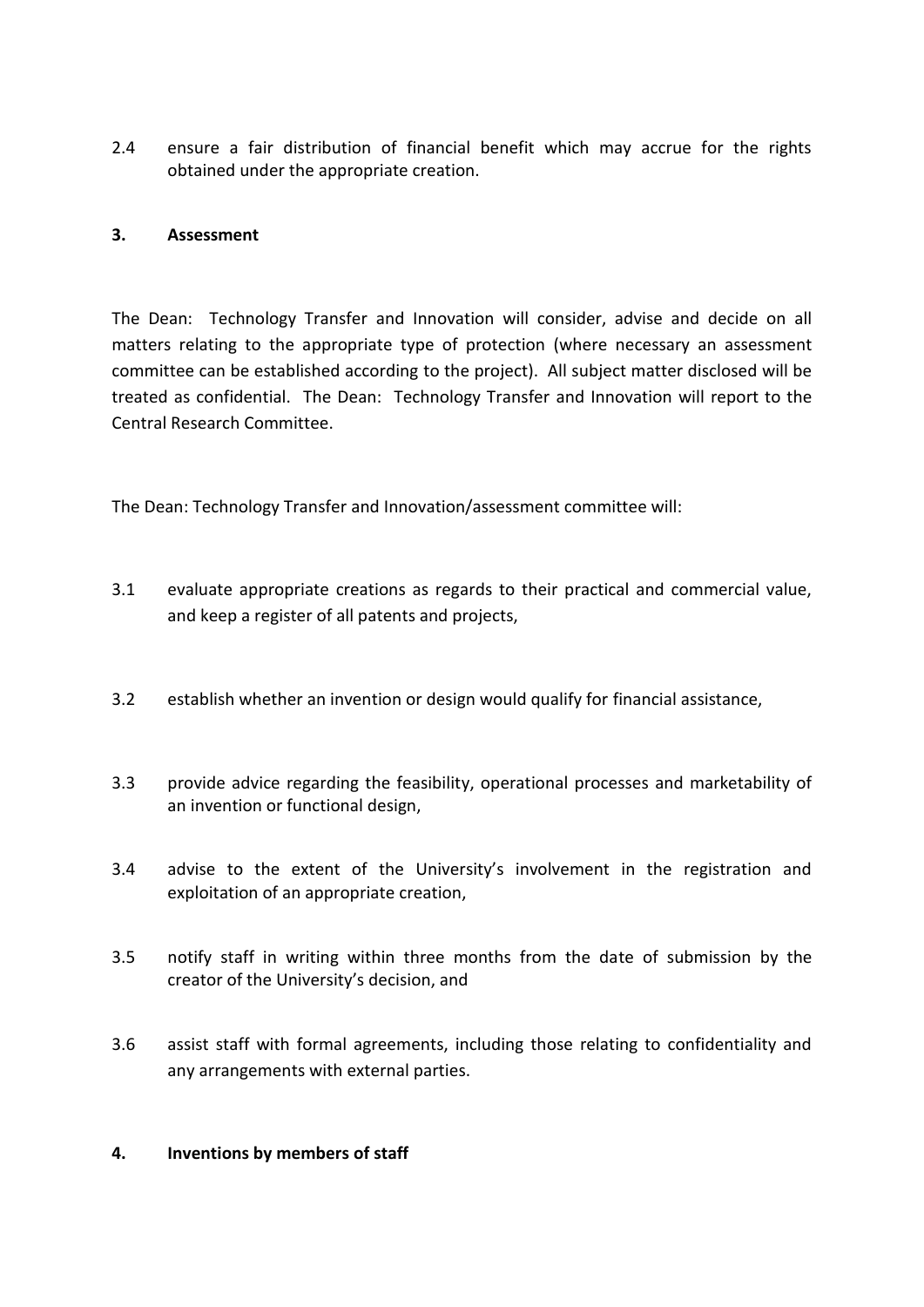- 4.1 According to established legal principle rights ensuing from inventions or designs created by members of the staff of the University within their course of employment, accrue to the University. The University will in this regard consider any submissions and advise the University (Executive Management Committee) in relation to an appropriate decision.
- 4.2 If an invention or a functional design is found to be outside the course of employment, the University can still claim compensation in cases where equipment and/or other resources of the University were used.
- 4.3 Once an appropriate creation is made in which the University may claim an interest, a member of staff can:
- 4.3.1 in the case of an invention, attend to lodging of a provisional patent application under the person's own name, while thereafter providing relevant patent documentation to the committee, or
- 4.3.2 request the committee to arrange for the filing of a provisional patent application while furnishing it with appropriate documentation,
- 4.3.3 in the case of a functional design, attend to lodging of a design application under the person's own name, while thereafter providing relevant documentation to the committee, or
- 4.3.4 request the committee to arrange for the filing of a design application while furnishing it with appropriate documentation.

In any of the above cases where appropriate documentation is supplied to the committee, it must be accompanied by the recommendation by the Dean or Director concerned.

4.4 If deemed necessary, the committee will appoint an appropriately qualified professional person to attend to aspects relating to obtaining protection or other related aspects.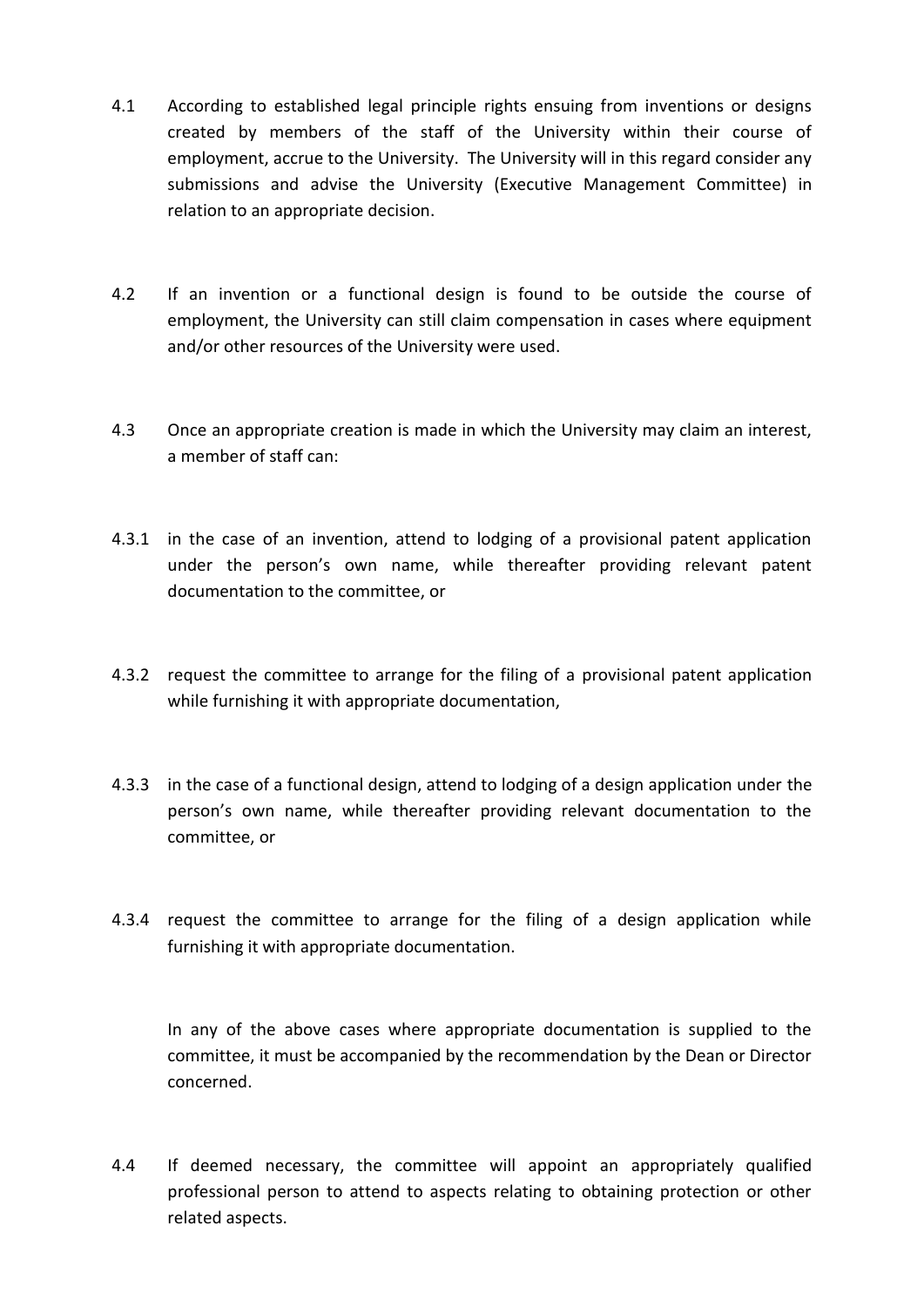4.5 Any financial benefits which may arise from the commercialisation of inventions

or designs in which the University has an interest, will be distributed as follows (after all costs incurred by the University have been deducted):

| Inventor        | 80% |
|-----------------|-----|
| University      | 10% |
| Department/Unit | 10% |

Costs and expenses incurred by the University will be deducted first before financial benefits are distributed.

- 4.6 In the case where the University has an interest, members of the staff may request the assessment committee to assist with appropriate searches, exploitation and further development of the creation. Any costs incurred by the University, will be dealt with as set out above.
- 4.7 All steps taken in pursuance of international protection will be carried by either the University or an institution or enterprise which is involved in commercialisation of the creation.
- 4.8 Creations by staff which also involve students, study leaders or promoters, will be handled on an ad hoc basis and in the light of the relative rights between the parties involved.
- 4.9 Any issue, principle or possibility regarding inventions or designs not stated in this document, will be handled on an ad hoc basis by the Dean: Technology Transfer and Innovation/relevant committee.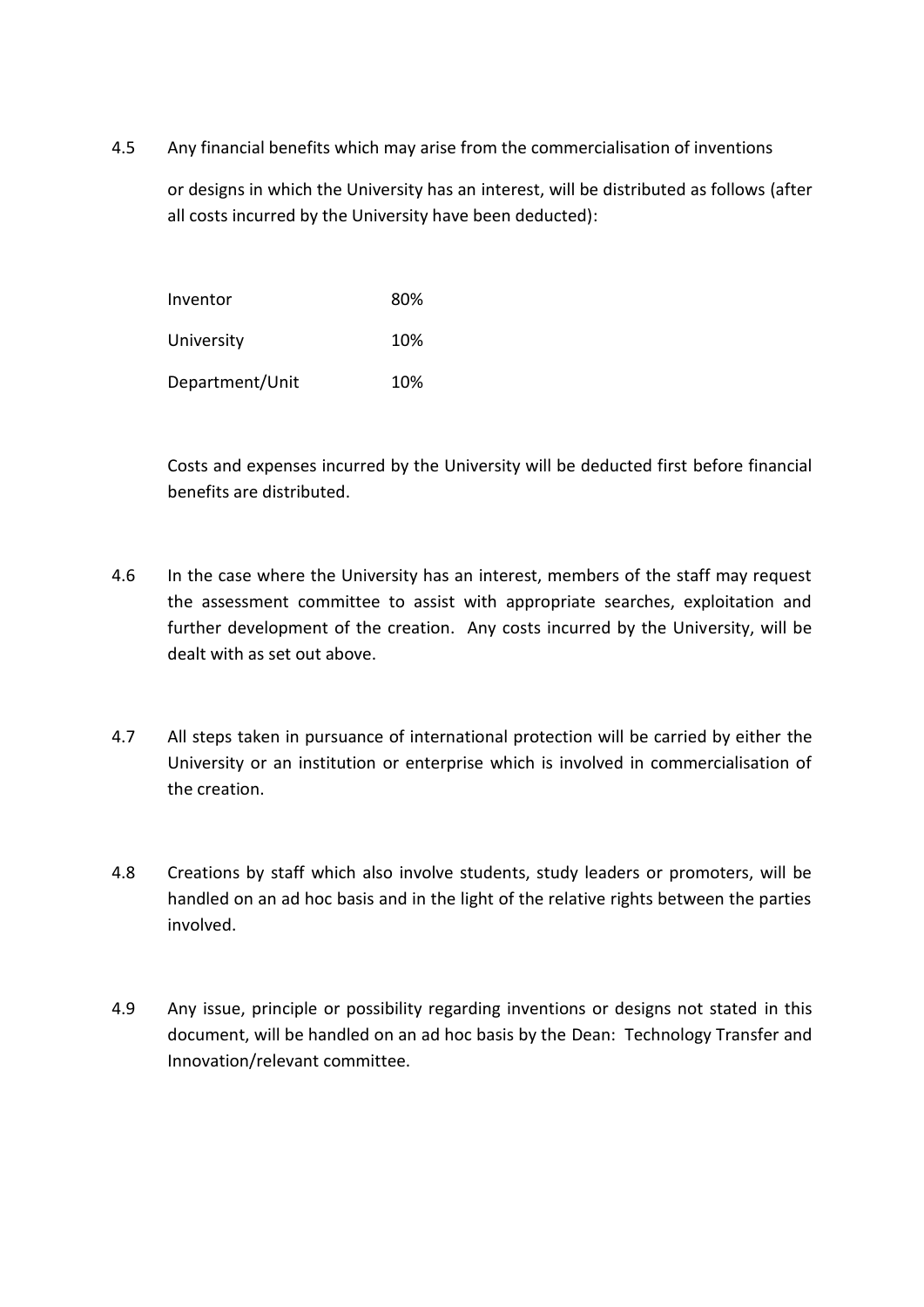# **VAAL UNIVERSITY OF TECHNOLOGY POST-DOCTORAL FELLOWS POLICY**

Post-doctoral fellows can be appointed if linked to an approved NRF Niche Area, University Focus Area, University Research Centre or Institute. These post-doctoral fellows need to add value to the University research objectives.

Applications have to be submitted to the Executive Committee of the Central Research Committee with the approval of the Dean of the Faculty. The amount available from the Central Research Committee will be limited. Therefore, NRF Niche Area leaders and/or University Focus Area leaders must seek funding from other sources in order to supplement costs involved.

Accommodation and travelling may be funded by the Executive Committee of the Central Research Committee. The amounts applied for must not exceed University policy limits.

Faculties or departments will be responsible for provision of normal staff requirements, office space, access to computer/internet, local travelling costs, stationery etc.

- As stated under section 8 of the University Research Policy 'Post-doctoral Research fellows may apply
- for funding for research projects and presentation of papers at conferences. Application forms have to
- be completed and must follow the same procedures as applications submitted by permanent members

of staff'.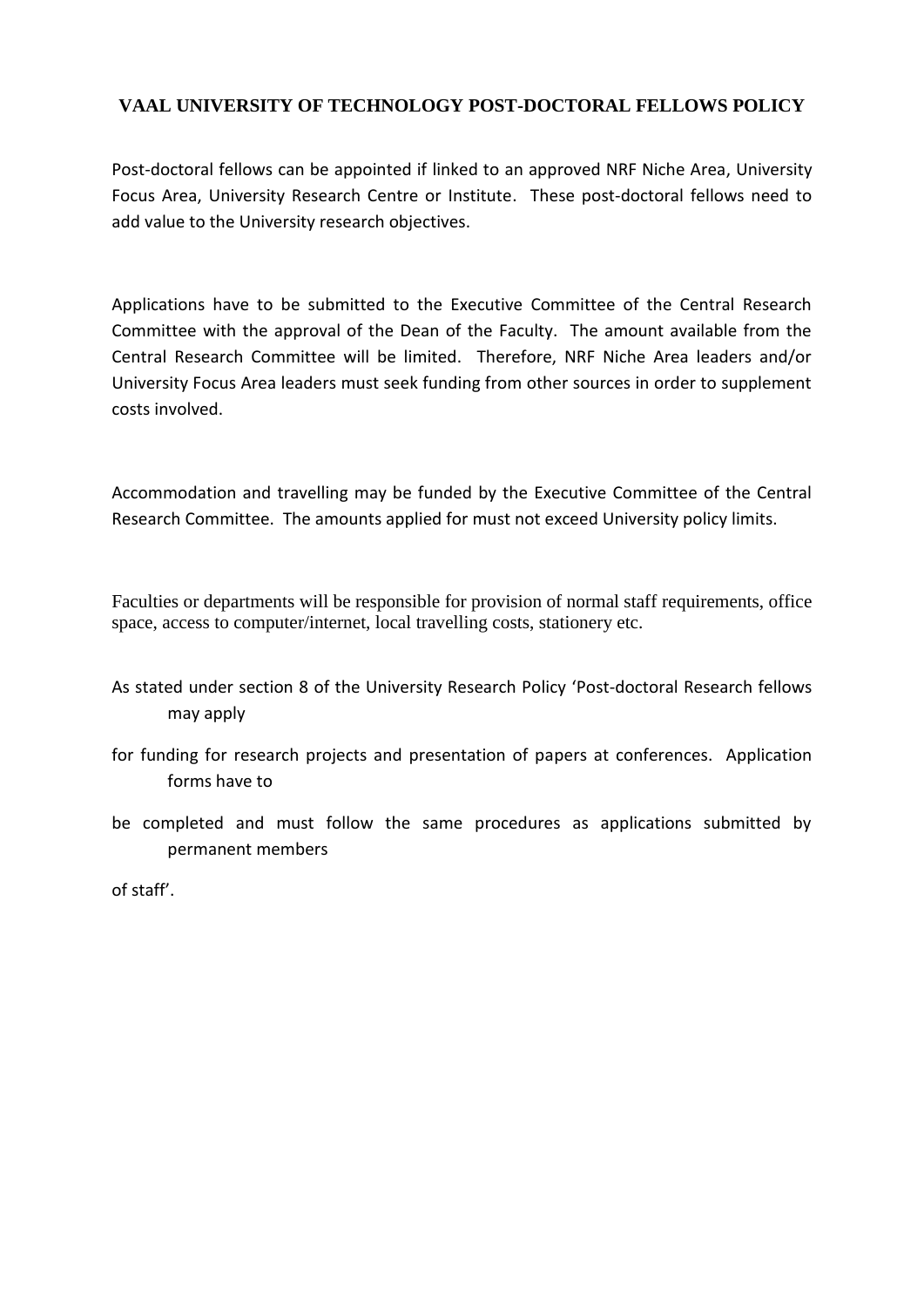*Appendix A*



# **Vaal University of Technology**

#### **FACULTY/DEPARTMENTAL RESEARCH COMMITTEE**

#### **1. Composition**

Any member of the academic staff with research expertise can serve on the committee. A member can be from any department i.e. even from another faculty. A minimum of four and a maximum of nine members are recommended. The committee can, from its own ranks, appoint a chairperson, a deputy chairperson and a secretary.

Examples:

| <b>Faculty Research Committee</b><br><b>Committee</b> | Department/Bureau Research   |
|-------------------------------------------------------|------------------------------|
| <b>Executive Dean</b>                                 | Director                     |
| Heads of Departments                                  | Head of Department           |
| Professors                                            |                              |
| <b>Focus Area Leaders</b>                             |                              |
| Heads of Research Centres/Institutes                  |                              |
| Researchers                                           | Researchers                  |
| Research Advisors (Ad Hoc)                            | Research Advisors (Ad Hoc)   |
| Dean of Research, ex officio                          | Dean of Research, ex officio |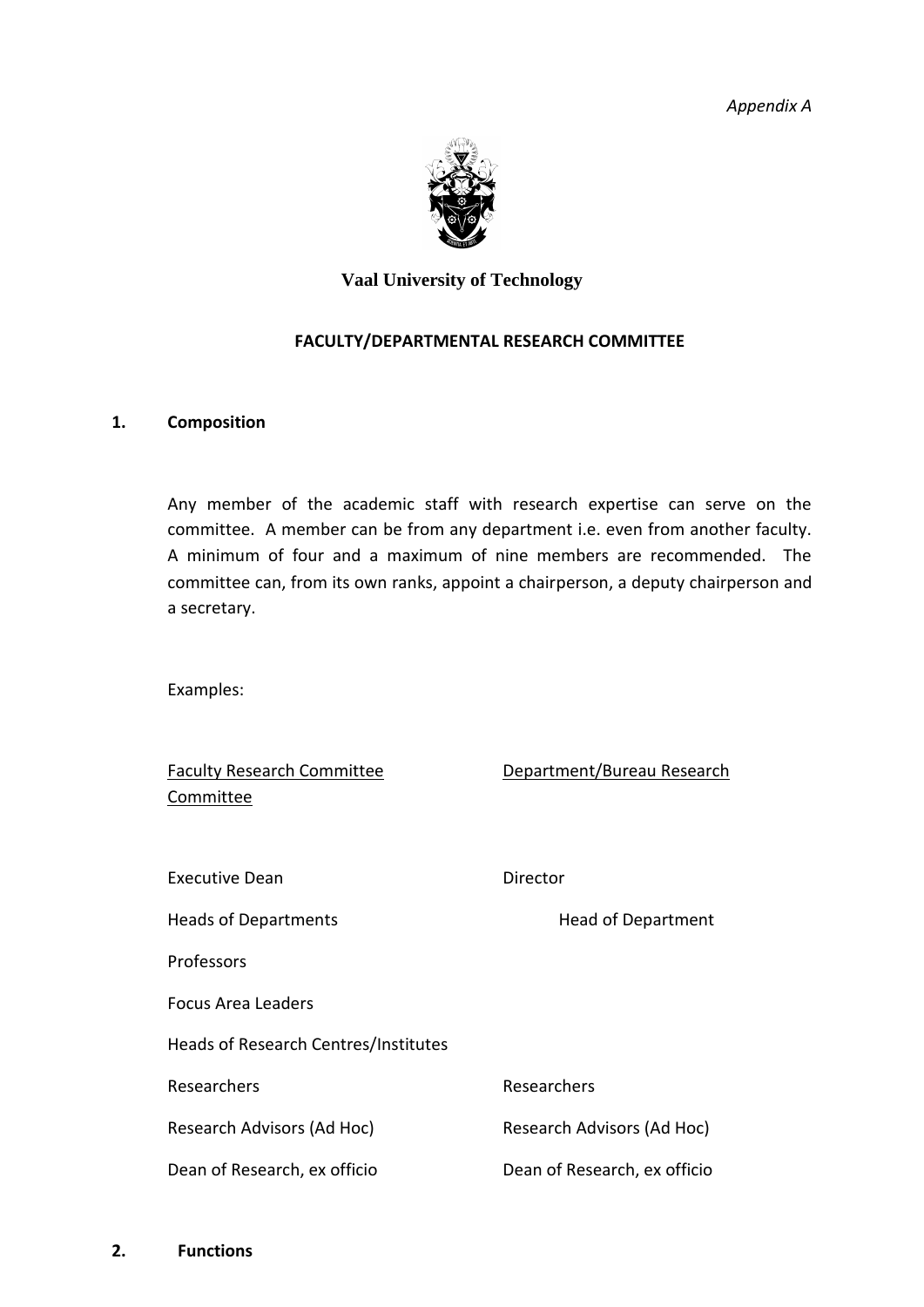- Promotes research activities within the faculty.
- Assists staff and students with regard to procedures relating to research projects, proposals and examinations.
- Ensures that project proposals for funding are of a high standard.
- Assist with the development of an infrastructure for research.
- Encourages the publication of research results in DoE accredited journals.
- Awards internal faculty funds for research purposes,
- Evaluating projects before referring requests for funding.
- Monitoring reports of progress.

# **3. The Faculty Research Committee achieves these functions by:**

- directing the attention of staff and students who are busy with advanced studies to the availability of research grants, bursaries and loans, both within and outside of the University,
- ensuring the accepted criteria for allocation of funds from the Central Research Committee as approved on 8 June 2000 are used as guidelines,
- directing the attention of staff to the research opportunities that are available,
- keeping a register / record of research projects/activities.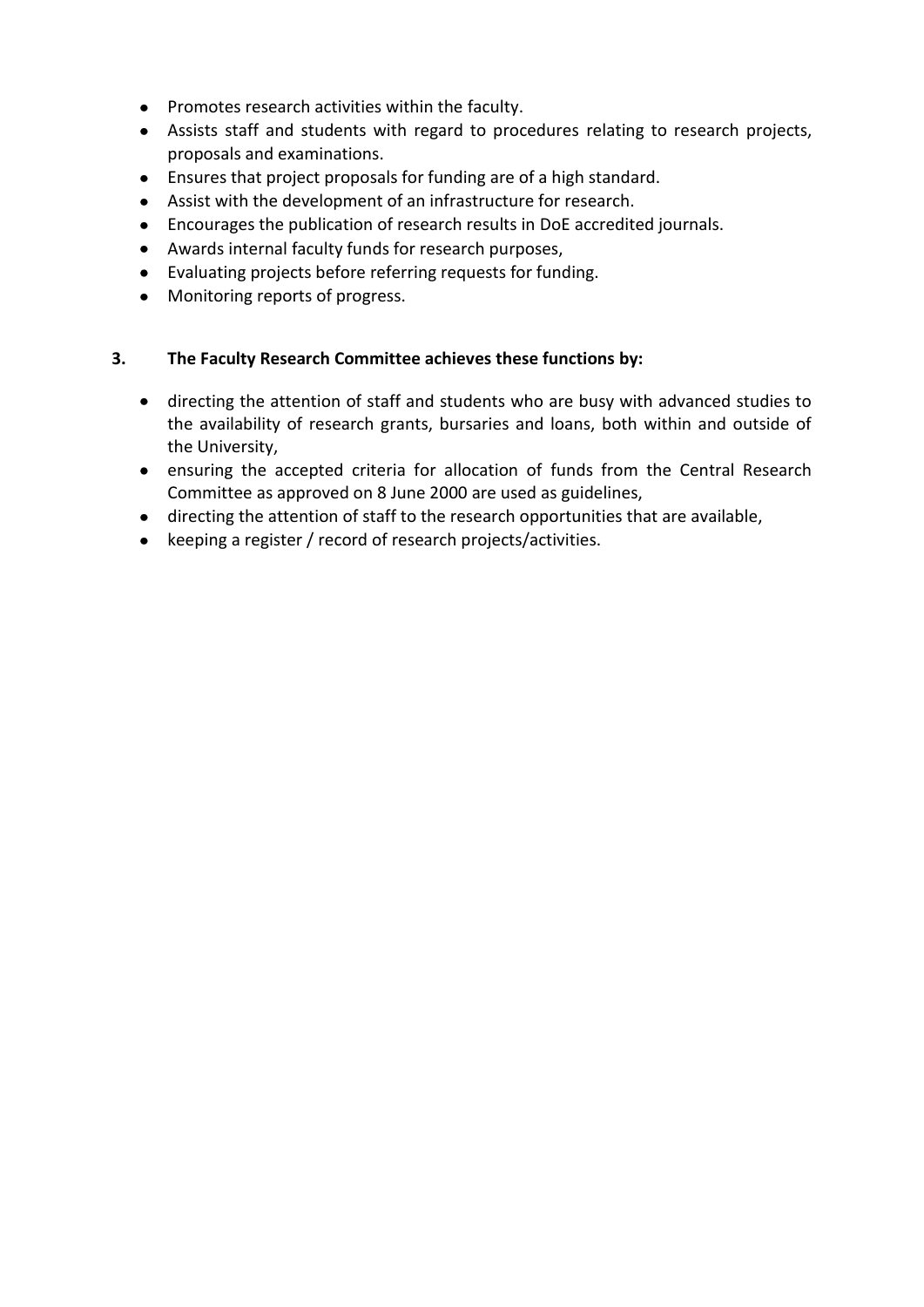*Appendix B*



# **Vaal University of Technology**

#### **CENTRAL RESEARCH COMMITTEE**

#### **1. Composition**

| Dean of Research |  | Chairperson |
|------------------|--|-------------|
|------------------|--|-------------|

Deputy Vice-Chancellors **Canadia - Ex Officio** 

Executive Deans of Faculties

Registrar: Academic Support

Chairpersons of Faculty Research Committees and/or non-faculty Departments involved in research.

Specialist Advisers (Ad Hoc)

Representative – Library

Representative – Directorate for Institutional Development

Dean: Technology Transfer & Innovation

Representatives from each Institute/Centre

Four additional members may be co-opted with a maximum of one per faculty.

Director: Postgraduate Office

Executive Committee:

Deputy Vice-Chancellor Academic & Vice-Principal Dean of Research

Executive Deans of Faculties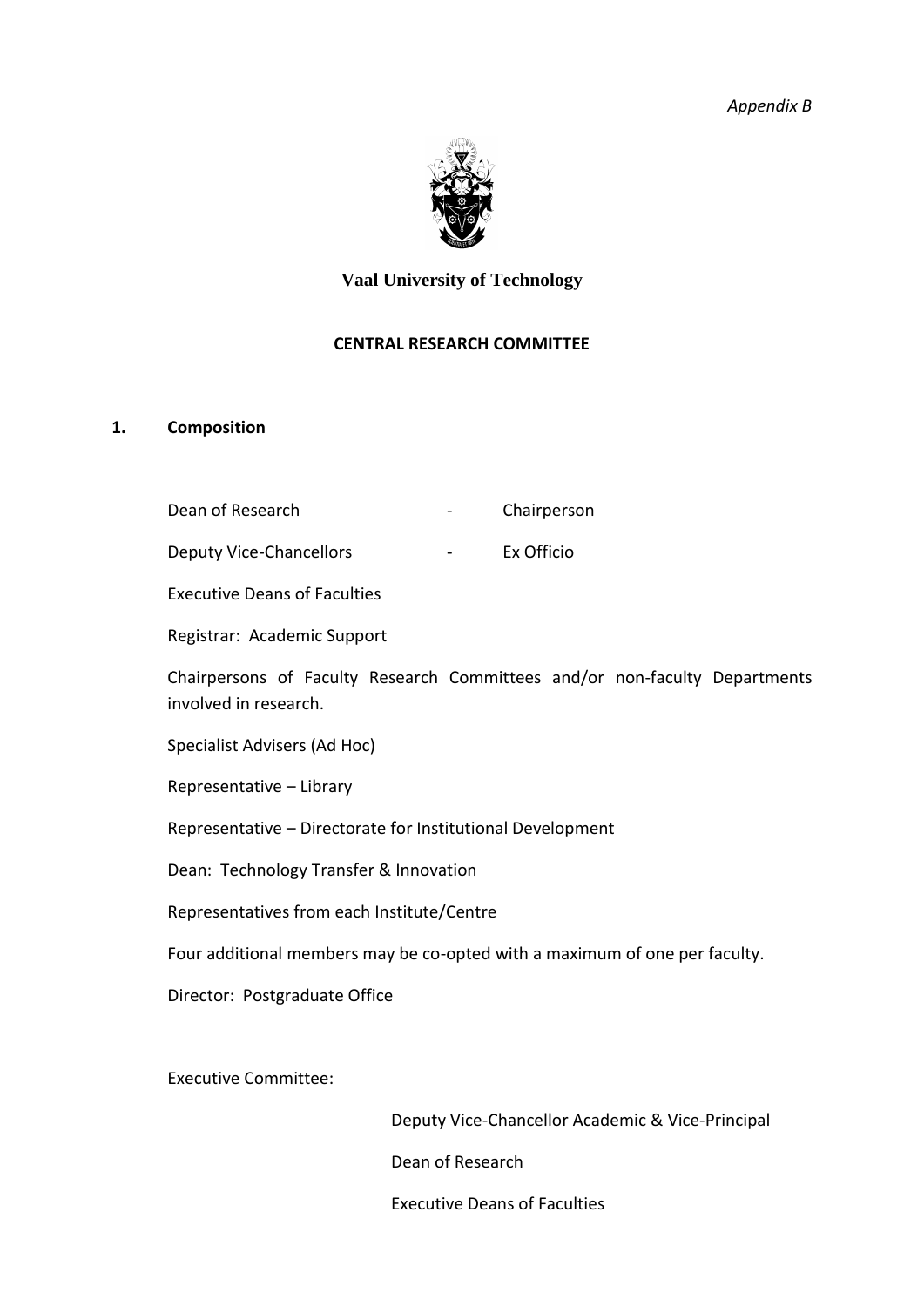#### **2. Functions**

The main functions are to:

- promote research activities at the University by stimulating and co-ordinating.
- encourage the publication of research results generally accepted in publication forms including DoE accredited journals.
- make recommendations regarding requests for research funds and awards.
- promote co-operation and liaison with trade and industry and other bodies which conduct research.
- give advice on research projects.
- assess research reports.

# **3. The Research Committee achieves these functions by:**

- providing inputs to the Executive Management Committee/Academic Board/Senate regarding research activities,
- awarding grants to staff from funds which are made available to the committee for research,
- ensuring the accepted criteria for allocation of funds from the Central Research Committee as approved on 8 June 2000 are used as guidelines,
- awards for presenting papers at national and international conferences, according to guidelines,
- awarding post-graduate student awards, and
- directing the attention of staff to co-operative research opportunities and external funds.

# **4. Meetings**

- The committee meets at least once a semester.
- A quorum consists of half of the members, plus one.
- The normal rules pertaining to meetings, apply.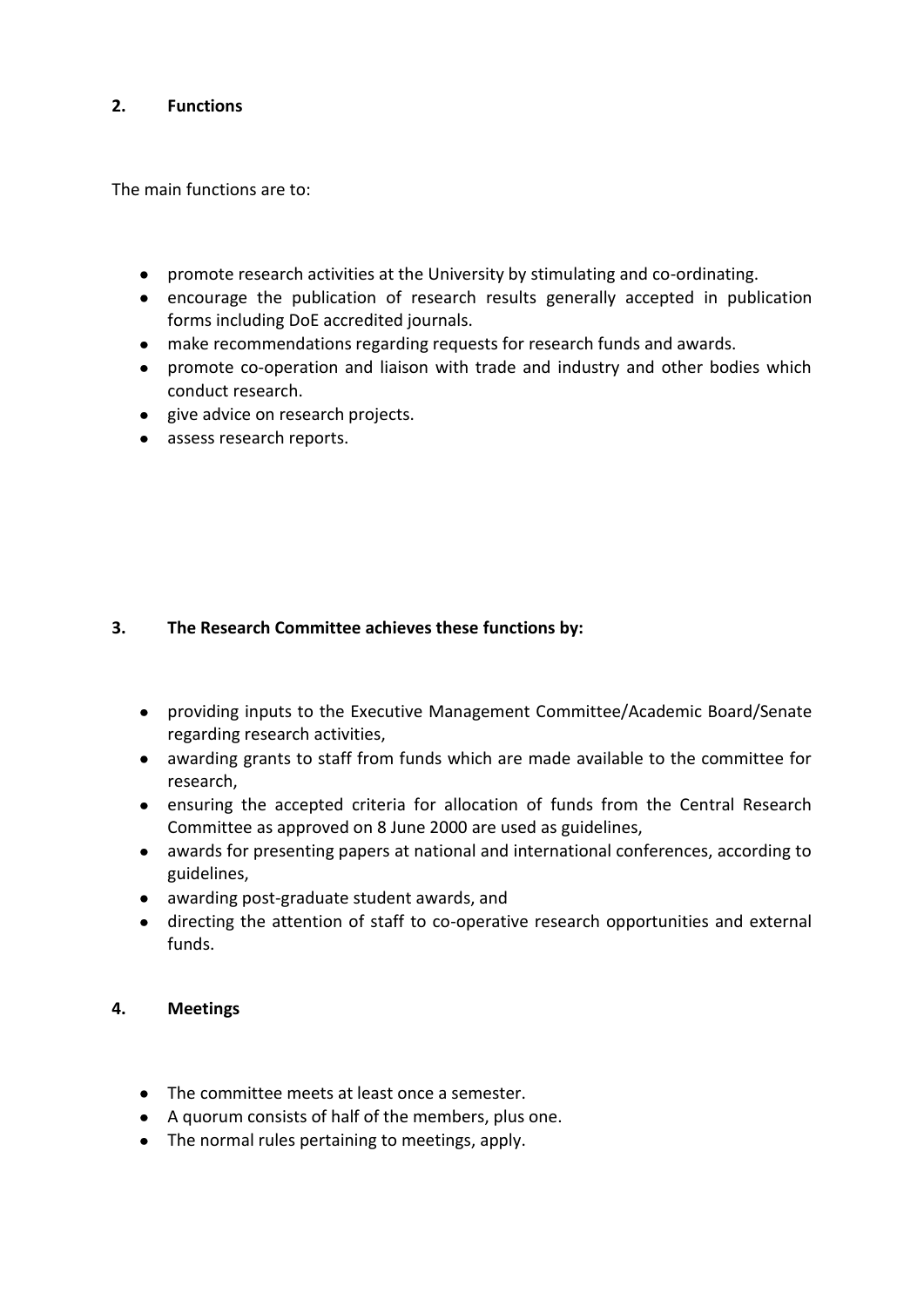# **VAAL UNIVERSITY OF TECHNOLOGY RESEARCH EQUIPMENT POLICY ON AUDITS AND COMMUNAL USE**

#### **1. Preamble**

The aim is to optimize access to research equipment and resources within the University to all researchers. The policies outlined below will facilitate both internal and external use of research equipment. They will provide mechanisms for controlling use and financing maintenance costs.

#### **2. Equipment Audit and List**

- 2.1. The Research Directorate sends out the request annually to all the faculty Research Officers/Deans/Chairpersons of Faculty Research Committees for a list of all research equipment housed within the Faculty.
- 2.2. The request is forwarded to all HoDs and Directors of institutes to compile/update a list of all research equipment under their control. The list will be made on the table provided by the Research Directorate. The table currently used is sufficient as it contains all the information regarding locality and costs for use.
- 2.3. The name and telephone extension number of the HoD is attached to each table.
- 2.4. A proper audit can also be done by taking a member of the audit department around to all the equipment as listed on the table above to verify all asset numbers and to make sure that the University assets, as far as research equipment is concerned, are properly recorded.
- 2.5 Where staff are aware of additional equipment they are expected to report this to the HoD and Research Directorate.
- **3. Interdepartmental use of equipment.**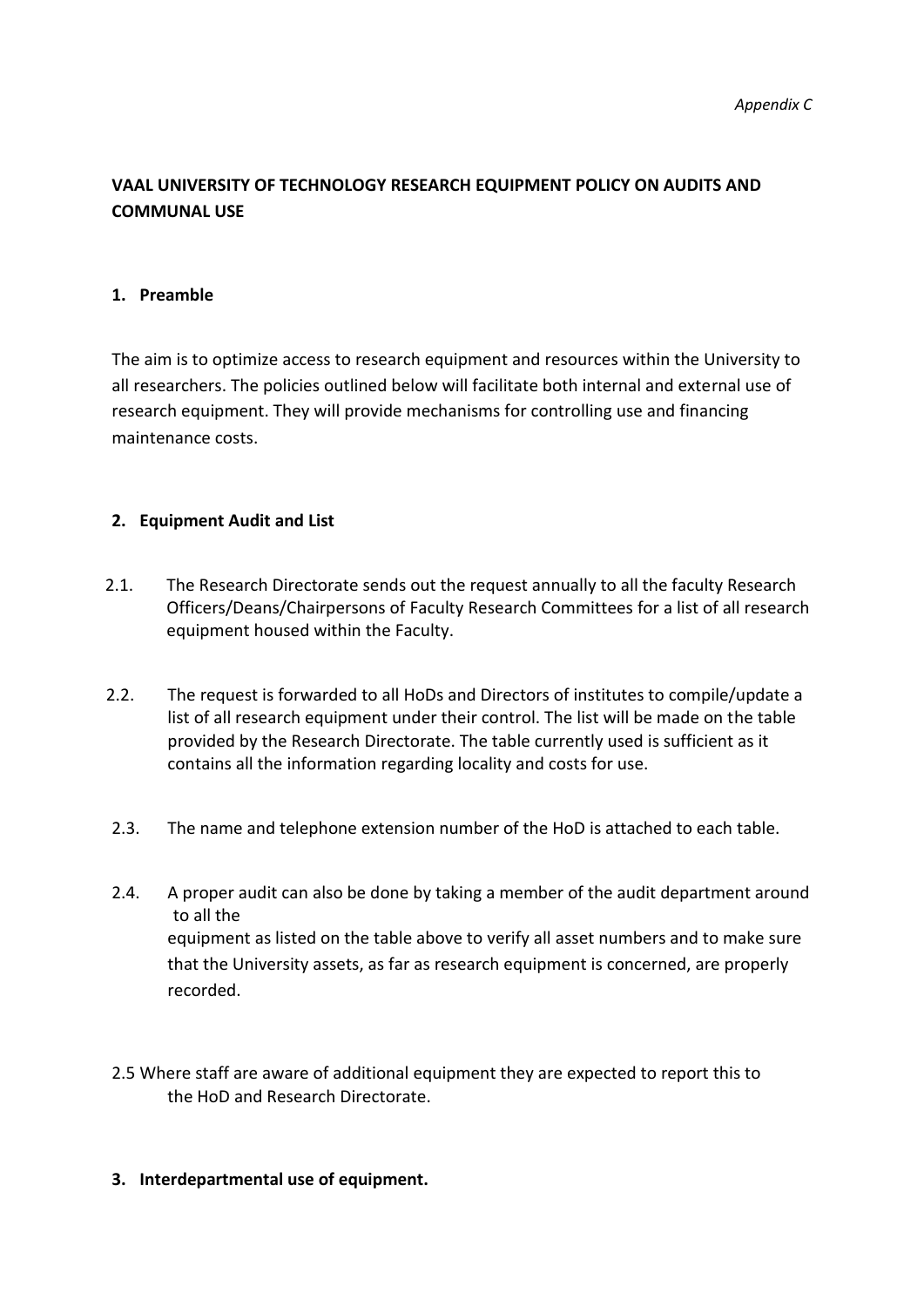- 3.1. Potential users can contact the HoD of the department where the equipment is housed from the information available on the equipment list (2 above). The HoD can direct the user to the relevant staff member of the department that runs the equipment.
- 3.2 Payment can be facilitated by interdepartmental cost code transfers.
- 3.2. The HoD is responsible for coordinating the use of the equipment.

# **4. Maintenance costs**

- 4.1. Maintenance costs are to be provided by the host department of the equipment, which can be budgeted for with funds applied for from the Central Research Committee.
- 4.1 The department hosting the equipment must draw up a budget for its running costs, maintenance costs and depreciation, and base its pricing for use accordingly.
- 4.2 Each researcher using a piece of equipment must budget (from his/her research funds from

CRC/NRF/etc.) to meet the pricing referred to in 4.2. i.e. the hosting department recovers the costs from the equipment's use.

#### 4.3 Funds derived from 4.3 will include users within the hosting department, interdepartmental

transfers arising from the use by other departments and external users from outside the University (including contract work).

4.4 Each hosting department must strive to make each piece of equipment self supporting through

external/other department use so as to reduce its dependency on the Central Research Committee budget.

# **5 Purchase of new expensive research equipment**

5.1 Duplication of equipment on campus can be avoided by consulting the equipment list described

in 2 above.